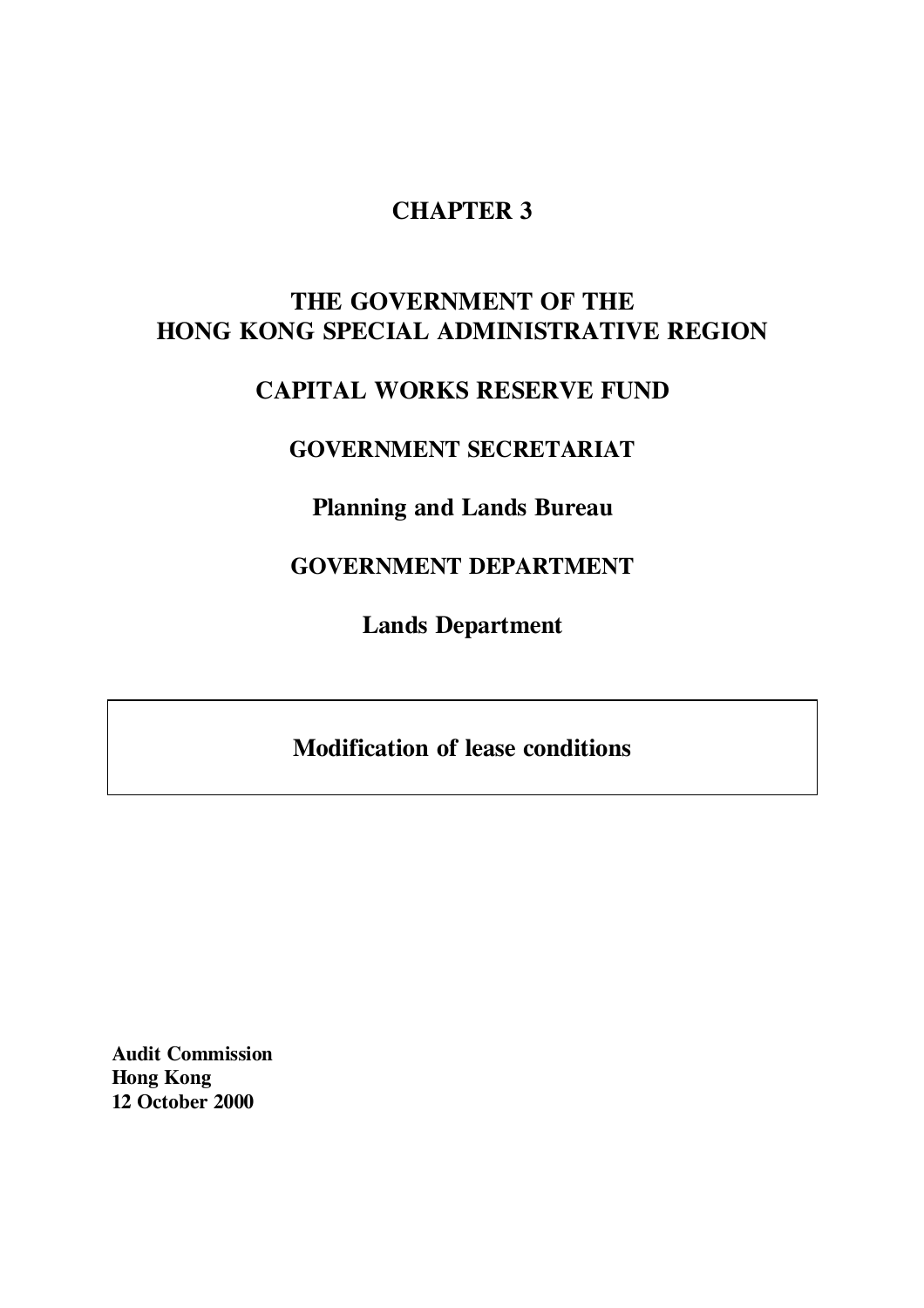# **MODIFICATION OF LEASE CONDITIONS**

# **Contents**

**Paragraphs**

### **SUMMARY AND KEY FINDINGS**

## **PART 1: INTRODUCTION**

| <b>Background</b>                                                                                                       | $1.1 - 1.2$   |
|-------------------------------------------------------------------------------------------------------------------------|---------------|
| <b>Audit review</b>                                                                                                     | 1.3           |
| PART 2: LEASE MODIFICATION PROCEDURES                                                                                   | 2.1           |
| Lease modification application                                                                                          | 2.2           |
| Approval of lease modification                                                                                          | 2.3           |
| <b>Assessment of modification premium</b>                                                                               | $2.4 - 2.10$  |
| <b>Audit observations and recommendations</b><br>on lease modification procedures                                       | $2.11 - 2.13$ |
| New procedures with effect from 1 April 1999                                                                            | 2.14          |
| <b>Further audit observations and</b><br>recommendations on lease modification procedures                               | $2.15 - 2.19$ |
| Lease modification of a site in Kwun Tong                                                                               | $2.20 - 2.21$ |
| Application for lease modification to relax the<br>building height restriction of the Kwun Tong site                    | $2.22 - 2.23$ |
| <b>Requirements of the Buildings Ordinance</b>                                                                          | $2.24 - 2.26$ |
| Submission of building plans for redevelopment<br>of the Kwun Tong site to the Building Authority                       | $2.27 - 2.28$ |
| The owner accepted the Formal Offer<br>to delete the building height limit                                              | 2.29          |
| Application for lease modification to permit<br>an industrial/office development and to delete<br>building height limit | $2.30 - 2.36$ |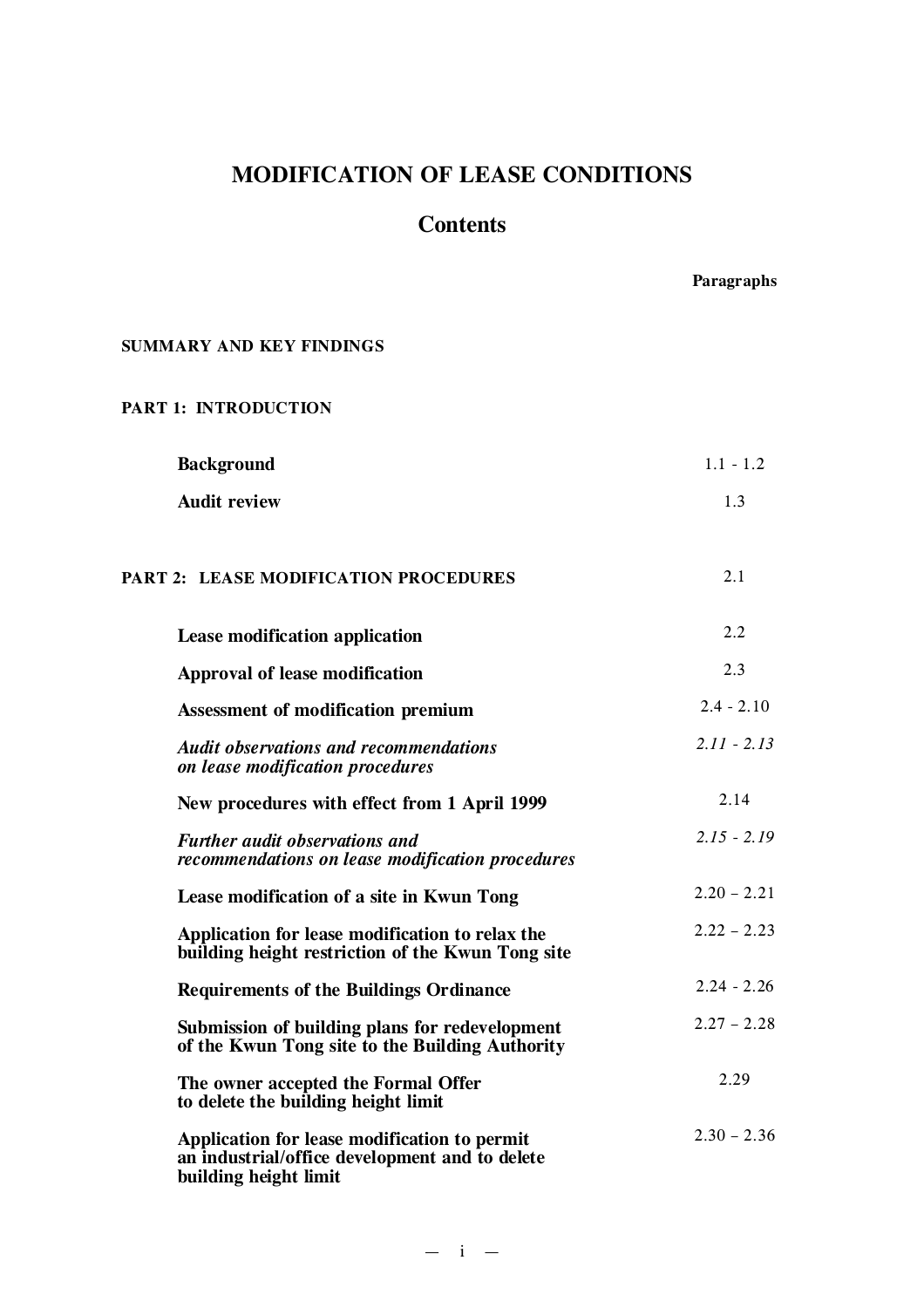# **Paragraphs**

| The owner did not complete the lease modification                                               | $2.37 - 2.38$ |
|-------------------------------------------------------------------------------------------------|---------------|
| Industrial/office building<br>substantially completed on the Kwun Tong site                     | 2.39          |
| First reapplication for lease modification                                                      | $2.40 - 2.42$ |
| The owner accepted revised lease modification premium                                           | 2.43          |
| <b>Building Authority issued Occupation Permit</b>                                              | $2.44 - 2.45$ |
| The owner again did not proceed with the lease<br>modification                                  | 2.46          |
| Second reapplication for lease modification                                                     | $2.47 - 2.49$ |
| The owner executed the<br><b>Modification Letter for the Kwun Tong site</b>                     | $2.50 - 2.51$ |
| <b>Audit observations and recommendations</b><br>on lease modification of the site in Kwun Tong | $2.52 - 2.55$ |
| <b>Response from the Administration</b>                                                         | $2.56 - 2.58$ |
| PART 3: PERFORMANCE PLEDGES                                                                     | 3.1           |
| <b>Classification of lease modification cases</b>                                               | $3.2 - 3.3$   |
| <b>Audit observations and</b><br>recommendations on performance pledges                         | $3.4 - 3.7$   |
| <b>Response from the Administration</b>                                                         | 3.8           |

Appendix A: Chronology of key events

Appendix B: Acronyms and abbreviations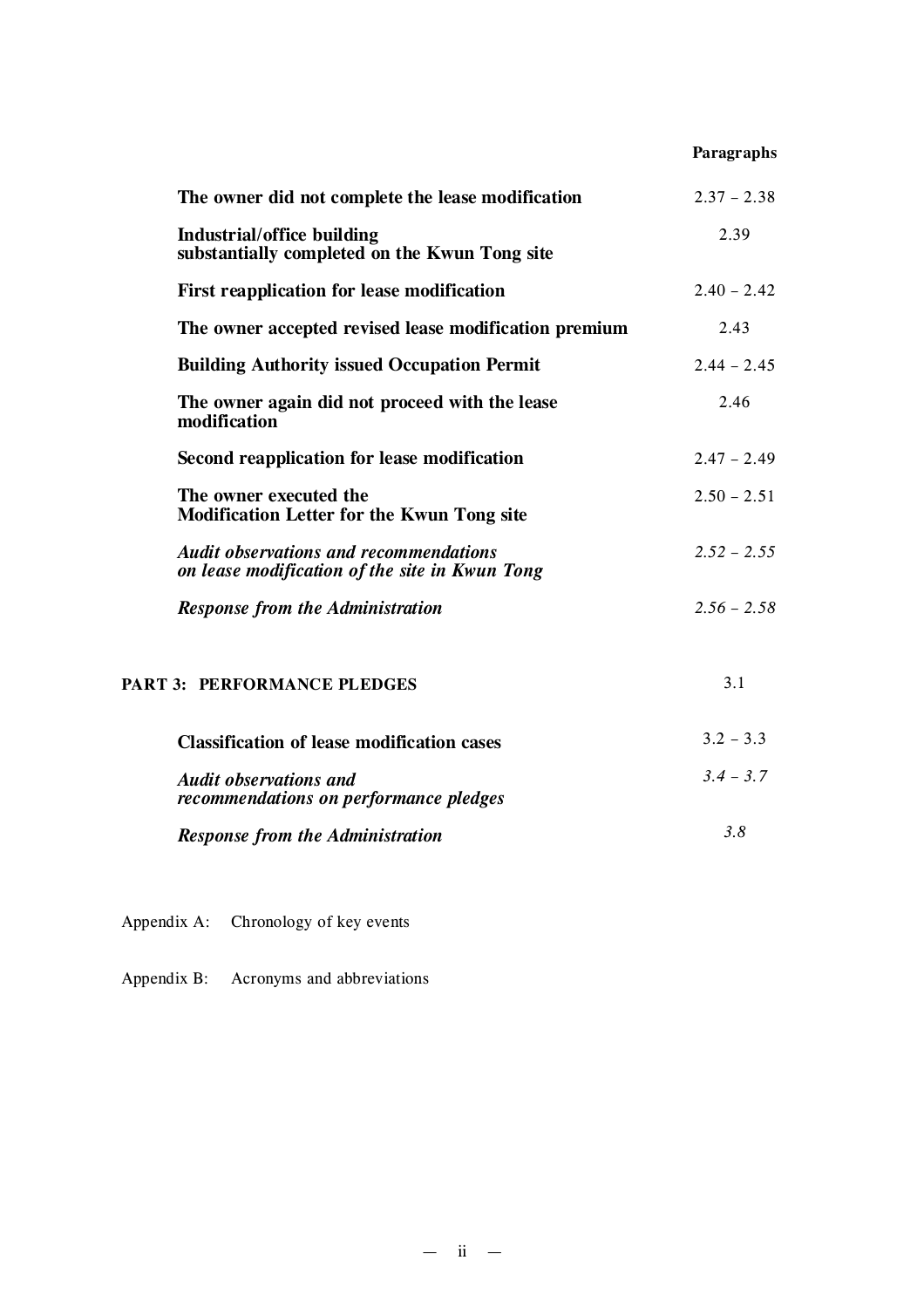# **MODIFICATION OF LEASE CONDITIONS**

# **Summary and key findings**

A. **Introduction.** Leases are contracts between the Government and the lessees (i.e. the site owners). The leases may contain terms and conditions that restrict the use and the extent of development of a site. If an owner wishes to use or develop a site differently from that permitted by the existing lease conditions, a modification of the lease conditions is required. A premium equivalent to the difference in land value between the development permitted under the existing lease conditions and that permissible under the new lease conditions is usually payable for the grant of lease modifications. In 1999-2000, land revenue arising from lease modifications was about \$5,600 million (para. 1.1).

B. **Audit review.** Audit has recently conducted a review to examine the efficiency and effectiveness with which the Director of Lands has administered the modification of lease conditions and to ascertain whether there is room for improvement. The main audit findings are summarised in paragraphs C to H below (para. 1.3).

C. **Improvements made to lease modification procedures.** Before 1 April 1999, the owner's acceptance of the Lands Department's letter of Formal Basic Terms Offer with assessed premium (hereinafter referred to as the Formal Offer) of lease modification did not constitute a binding contract. However, the amount of the accepted premium was fixed during a 6-month "premium validity period" and the owner was not required to pay any deposit. During the 6-month "premium validity period", the owner could opt to complete the lease modification or ask for a reduction in the premium as stated in the accepted Formal Offer depending upon the prevailing property market conditions. In a test check of 100 randomly selected lease modification cases processed during the period 1997 to 1999, Audit found that, in five cases, the owners accepted the Formal Offer but subsequently asked for and succeeded in obtaining a total reduction of \$322 million in the accepted premium (paras. 2.10 to 2.12).

D. Following his acceptance of Audit's recommendations, the Director of Lands promulgated new procedures with effect from 1 April 1999 to plug the procedural loophole. The acceptance of the Formal Offer by the owner will constitute a binding contract between the owner and the Government. On the acceptance of the Formal Offer, the Director of Lands will send to the owner a demand note (to be paid within 14 days) for payment of 10% of the accepted premium as a deposit. The 6-month "premium validity period" was also abolished (paras. 2.13 and 2.14).

E. Audit welcomes the Director of Lands' prompt action to plug the procedural loophole. However, Audit has noted that there is still room for further improvement in the lease modification procedures (para. 2.15).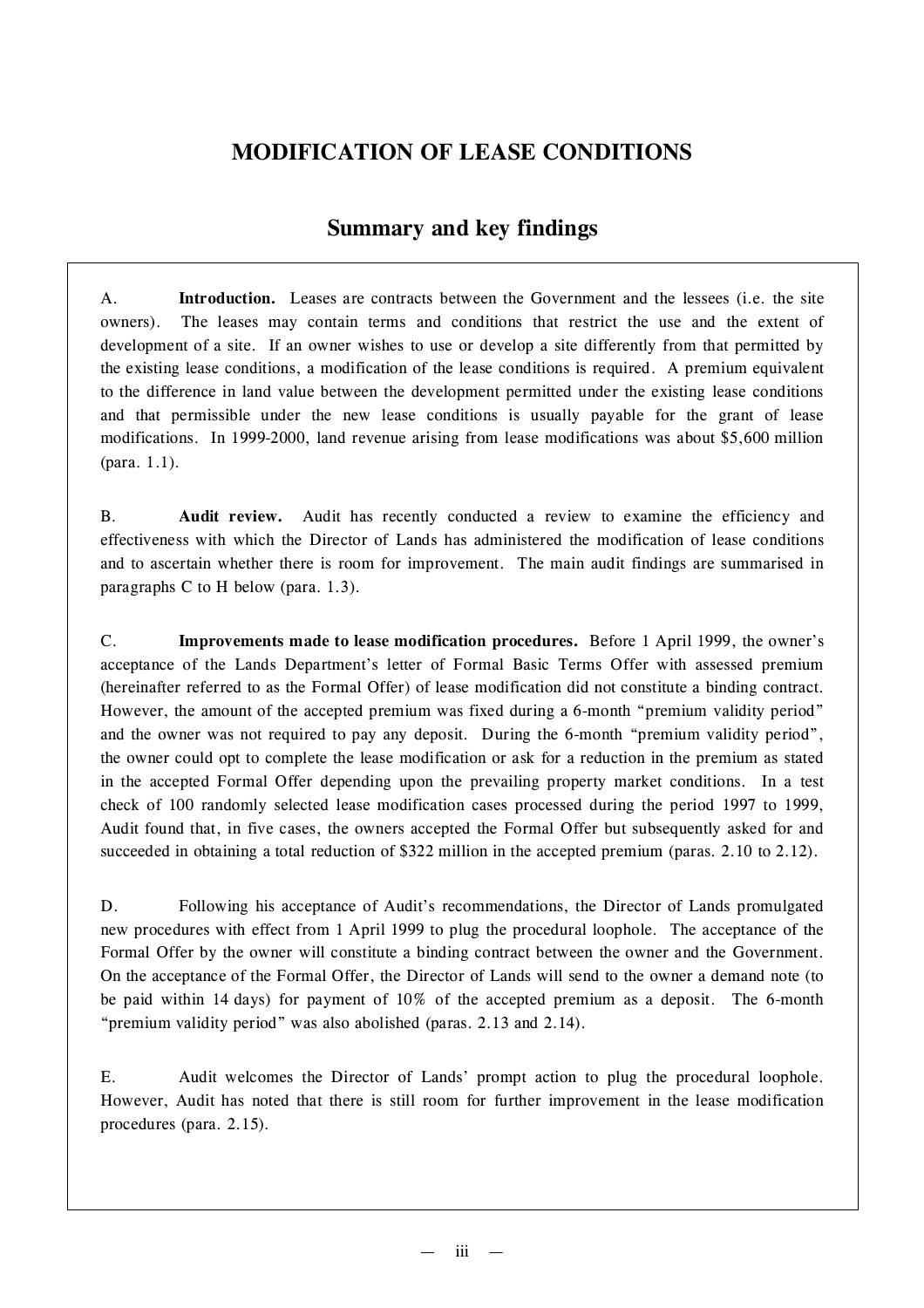F. **Time for payment of the 10% deposit.** Under the current payment procedures, the Lands Department allows the owner to pay the 10% deposit within 14 days. However, if the owner withdraws from the lease modification transaction during the 14-day period without paying the 10% deposit, the Government's interest will not be adequately protected. As the amount of deposit involved is significant, Audit considers that it should be paid immediately upon the owner's acceptance of the Formal Offer. This is in line with the procedures for the payment of deposit for the sale of land by public auction or tender (para. 2.16).

G. **Lease modification of a site in Kwun Tong.** Of the five cases (mentioned in para. C above) in which the owners had obtained reduction in the accepted premium under the lease modification procedures before April 1999, Audit found that there was a case of serious delay in completing the lease modification. This case concerns the lease modification for a Kwun Tong industrial site. The owner initiated the lease modification process in late 1993. However, the entire process took more than five years and the lease modification was not completed until May 1999 (paras. 2.20 and 2.23).

H. Prior to the payment of the modification premium and completion of the lease modification, the construction of the 23-storey industrial/office building on the Kwun Tong site had been completed in December 1997. As this constituted a breach of the lease conditions of the site, the Director of Lands should have taken appropriate lease enforcement action, including re-entering the site, so as to protect the Government's interest. Furthermore, the Director of Buildings, as the Building Authority, is unable to render assistance in such cases because, under the existing Buildings Ordinance (Cap. 123), there are no provisions to enable him to use the breach of lease conditions as grounds for withholding the approval of building plans or for refusing the issue of Occupation Permit (paras. 2.52 to 2.54).

I. **Audit recommendations.** Audit has made the following main recommendations that the Director of Lands should:

- (a) require the owner to pay the lease modification deposit immediately upon his acceptance of the Formal Offer (para. 2.19(a));
- (b) take prompt lease enforcement action when the development on a site is in breach of lease conditions (para.  $2.55(a)$ ); and
- (c) as a long-term solution, in conjunction with the Secretary for Planning and Lands and the Director of Buildings, consider taking appropriate action, which may include making changes to the legislation, so as to empower the Building Authority to withhold the approval of building plans and to refuse the issue of Occupation Permit to buildings which are in breach of lease conditions (para. 2.55(b)).

J. **Response from the Administration.** The Administration has generally agreed with the audit recommendations (paras. 2.56 to 2.58 and 3.8).

 $iv -$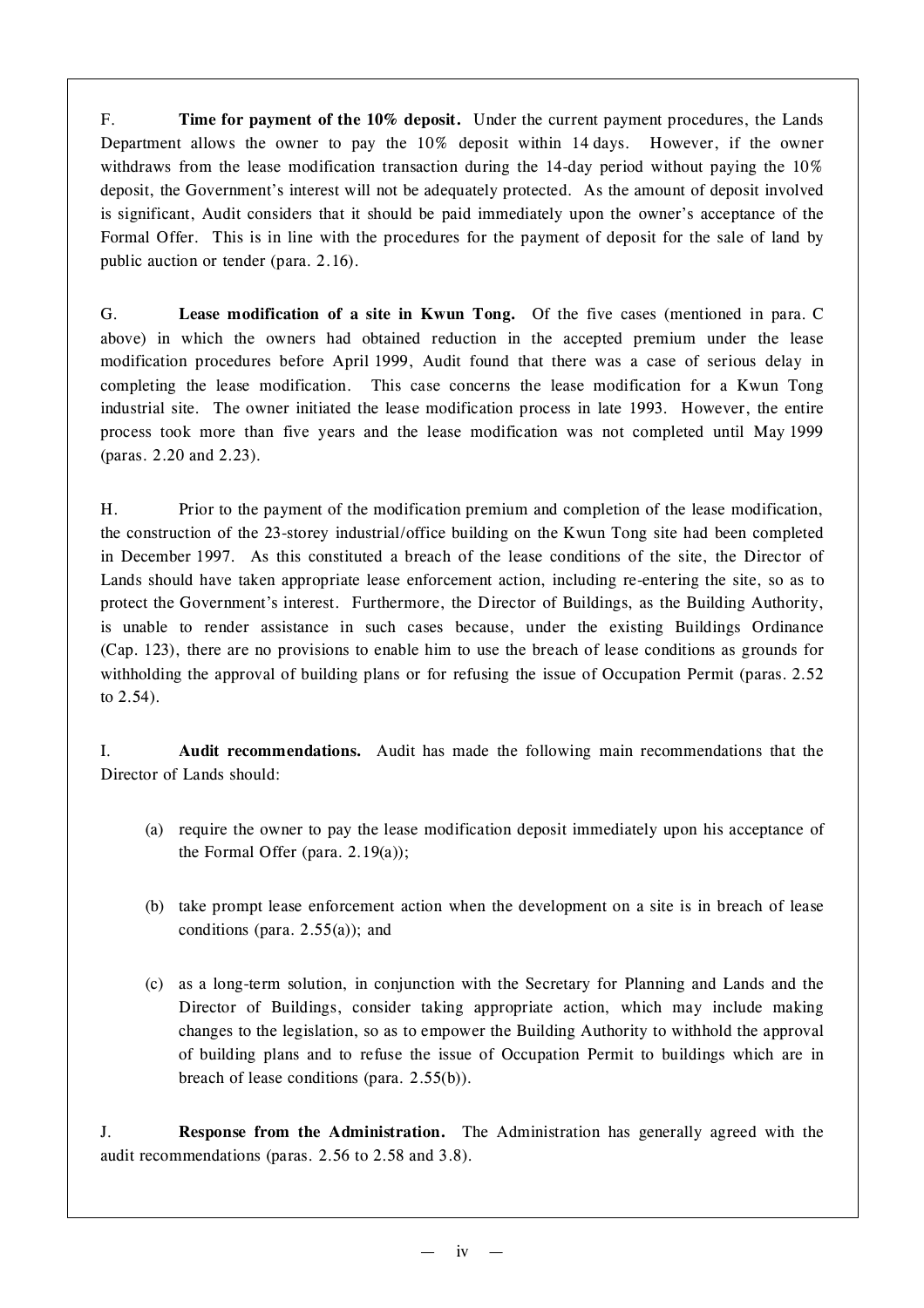#### **PART 1: INTRODUCTION**

### **Background**

1.1 Land in Hong Kong can be leased from the Government by way of leases, grant, extension, exchange, etc. Leases are contracts between the Government and lessees (i.e. site owners). A lease may contain terms and conditions that restrict the use and the extent of development of a site. If an owner wishes to use or develop a site differently from that permitted by the existing lease conditions, a modification of the lease conditions is required. It is the Government's policy to allow modifications of old lease conditions which severely restrict the development permitted on sites in order to allow redevelopment that complies with current town planning requirements. An application for modification of lease conditions of a site sold by auction or tender is normally not entertained within five years from the date of the sale (Note 1). A premium, which is the difference between the land value of the development permitted under the existing lease conditions and that permissible under the new lease conditions, is usually payable to the Government for the grant of lease modifications (Note 2). In 1999-2000, government revenue arising from lease modifications was about \$5,600 million.

1.2 The Director of Lands is responsible for granting modifications of lease conditions. The Director of Lands grants lease modifications in the following ways:

- (a) *Modification Letter.* A Modification Letter is used for the modification of lease conditions of sites held in single ownership;
- (b) *No Objection Letter.* The modification of lease conditions by a No Objection Letter is used where a lot has been subdivided into equal undivided shares with exclusive rights to the use and occupation of various units, and a modification is to be made in respect of one unit only. In such cases, it is not practicable to modify the lease conditions by the usual Modification Letter. A No Objection Letter requires only the acceptance of the owner of the unit concerned; and

 $-1$   $-$ 

**Note 1:** *In exceptional cases, approval may be given by the responsible Assistant Director or the Land Administration Meeting of the Lands Department for the lease modification of a site sold within the five-year period.*

**Note 2:** Where a minor lease modification has been approved by the District Lands Officer of the Lands *Department under delegated authority and he has considered that there is no enhancement in land value arising from such a minor modification, no modification premium is charged.*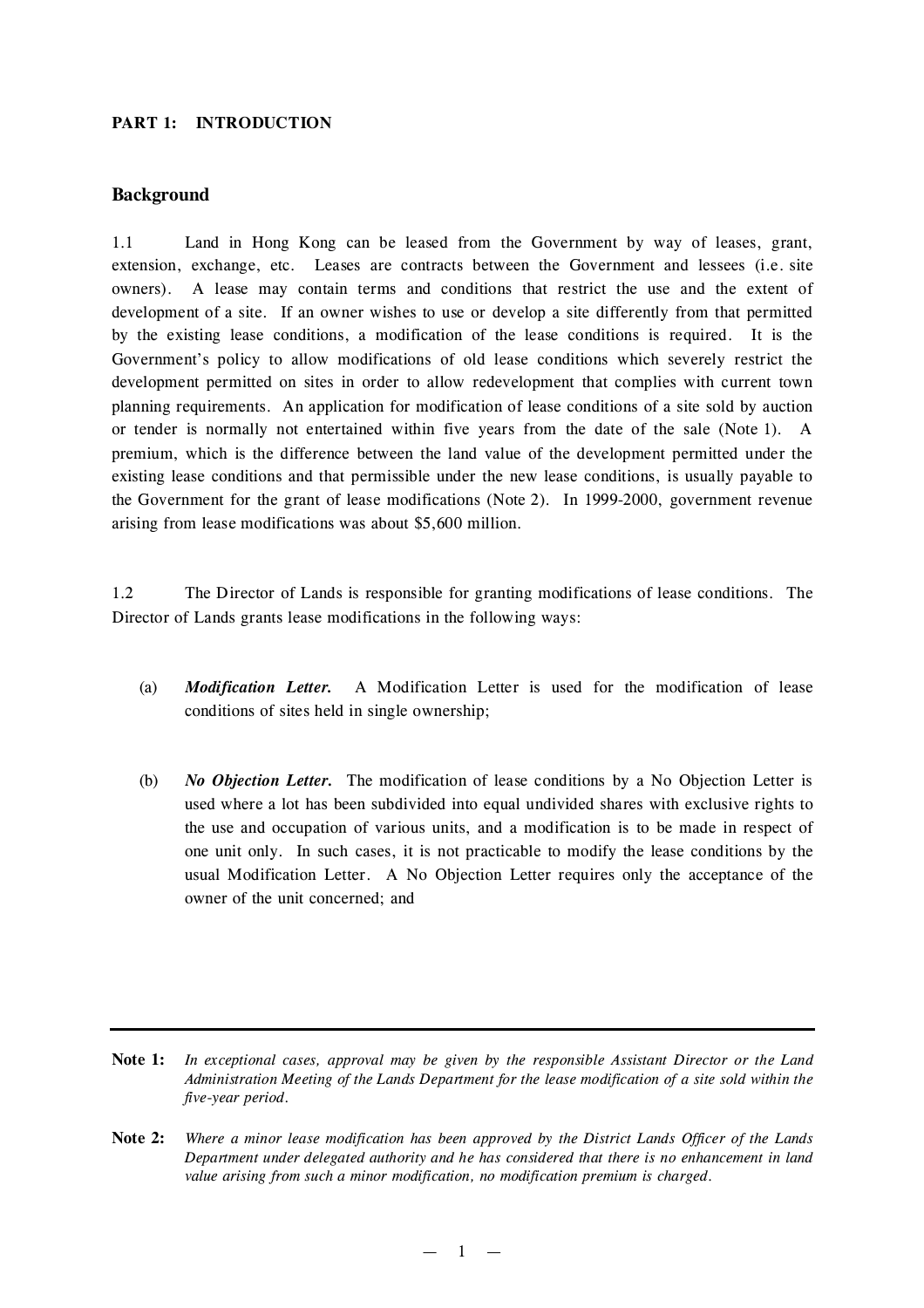- (c) *Exchange.* The modification of lease conditions by Conditions of Exchange is applicable to exceptional cases which involve any of the following circumstances:
	- (i) a readjustment of lot boundaries or an amalgamation of lots;
	- (ii) the imposition of complex development lease conditions; and
	- (iii) complex title or legal conveyancing problems.

The modification of lease conditions by a Modification Letter can be completed more speedily. The Lands Department (Lands D) prefers to process applications for lease modification by means of a Modification Letter as far as possible.

## **Audit review**

- 1.3 Audit has recently conducted a review:
	- (a) to examine the efficiency and effectiveness with which the Director of Lands has administered the modification of lease conditions; and
	- (b) to ascertain whether there is room for improvement in the administration of the modification of lease conditions.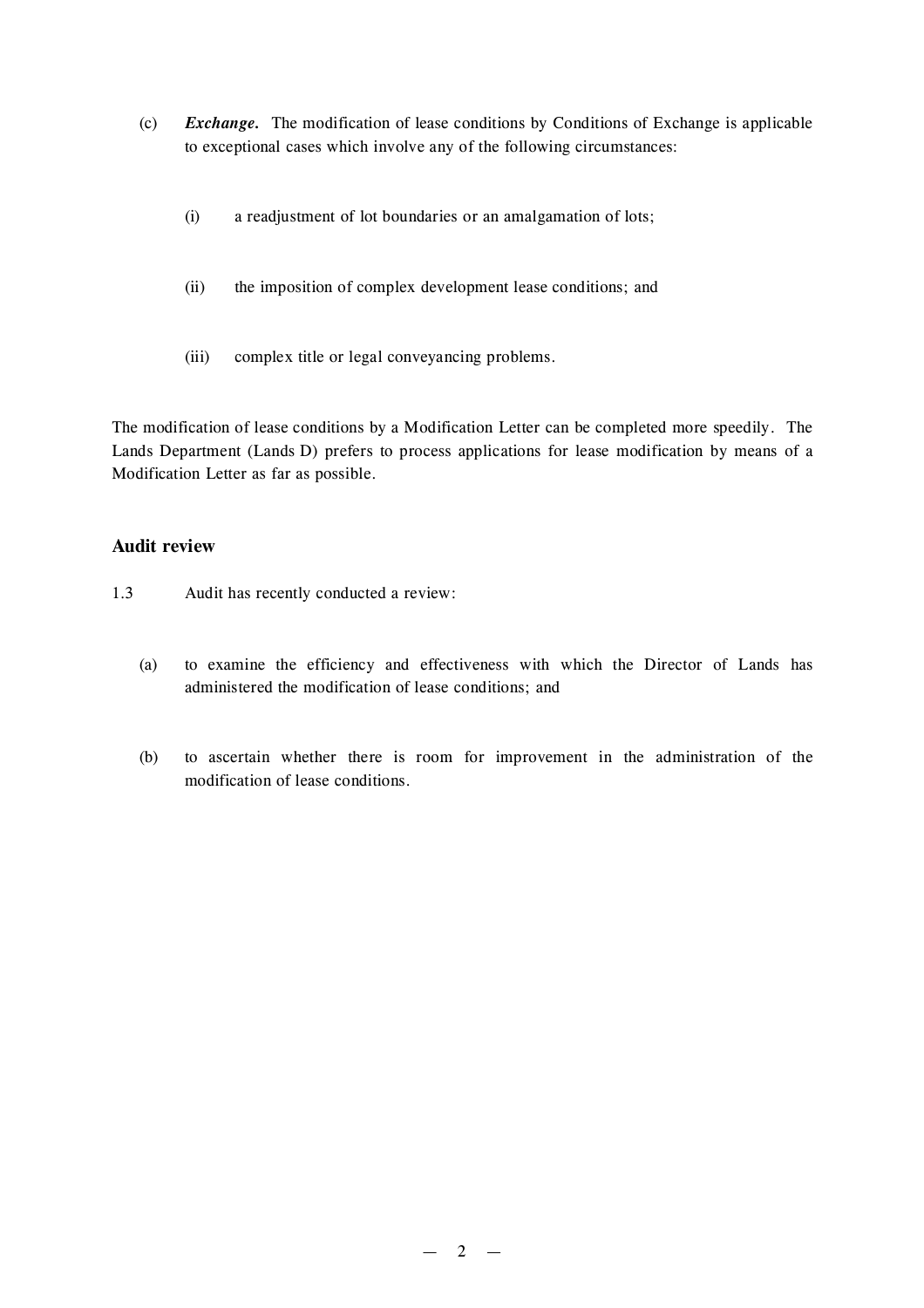## **PART 2: LEASE MODIFICATION PROCEDURES**

2.1 This part examines the lease modification procedures of the Lands D. The audit revealed that there is room for improvement in the lease modification procedures.

### **Lease modification application**

2.2 The District Lands Offices (DLOs) of the Lands D process applications for lease modifications. The preparation work for lease modification usually involves the following activities:

- (a) *Checking of land status.* The Estate Surveyor of the DLO checks the respective District Plans (Note 3) to ascertain whether there are any restrictions or encumbrances on the use of the site affecting the lease modification;
- (b) *Checking of title.* The Legal Advisory and Conveyancing Office (LACO) of the Lands D checks the title deeds obtained from the owner to ascertain that the owner has ownership of the site;
- (c) *Consultation.* The Lands D passes copies of the application to other government departments concerned for comments;
- (d) *Drafting of new lease conditions.* The Estate Surveyor of the DLO drafts the new lease conditions and forwards them to LACO for consideration; and
- (e) *Preparation for premium assessment.* The Estate Surveyor of the DLO collects data for premium assessment, conducts a site visit and examines comparable land transaction records.

#### **Approval of lease modification**

2.3 The Lands D has set up the District Lands Conference (DLC — Note 4) in the DLOs to approve applications for lease modification. For this purpose, the DLO submits a paper to the DLC for consideration. The paper includes details of the site, the terms and conditions of the proposed

- **Note 3:** *District Plans are detailed land use plans. They include Outline Zoning Plans and Development Permission Area Plans which show land use and major road systems, and Outline Development Plans and Layout Plans which show greater details of land use.*
- **Note 4:** *The DLC is chaired by the Assistant Director/Regional. Its members include the respective District Lands Officer, the case officers and representatives from other government departments concerned. For complex cases, the owner may be invited to attend the DLC to provide clarification of his application.*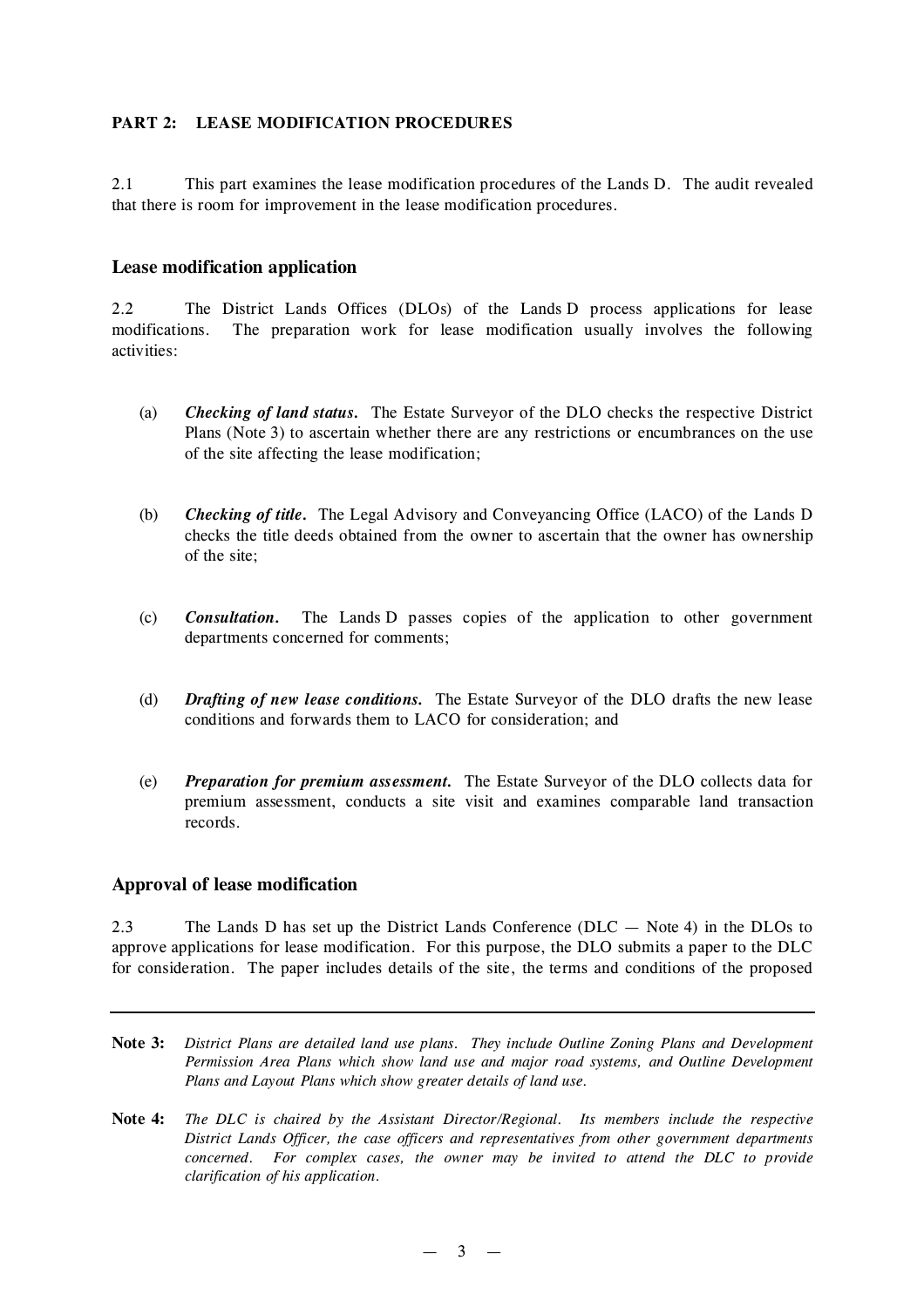development, comments from other government departments and the draft revised lease conditions. Following the approval of the application by the DLC, the Estate Surveyor prepares a letter detailing the provisional basic terms of the modification and the draft revised lease conditions for acceptance by the owner. At this stage, the letter on provisional basic terms does not include any assessment of the premium for the lease modification. If the DLC disapproves the application, the owner will be advised of the reasons for the disapproval.

### **Assessment of modification premium**

#### **Principle of assessment of modification premium**

2.4 As mentioned in paragraph 1.1 above, a premium is usually payable for a modification of the lease condition. In assessing the premium, the general principle is that the premium should be equal to the difference between the land value of the development permitted under the existing lease conditions and that permissible under the new lease conditions. A premium is payable where the modification of the lease conditions enhances the value of the lot. The valuation is normally done by a direct comparison of the land value under the existing lease conditions with that under the new lease conditions.

#### **Procedures for assessment of modification premium**

2.5 During the processing of an application for lease modification by the DLC, the DLO concerned concurrently starts the preparation work for the assessment of the premium. Upon the owner's acceptance of the letter on the provisional basic terms, the DLO makes an assessment of the premium and submits the assessment to the Valuation Section of the Lands D for initial checking. Meanwhile, the owner is invited to provide any information which he considers relevant to the assessment of the premium, such as any deductible cost, within two weeks from the date of issue of the letter on the provisional basic terms.

2.6 *Valuation Committee.* The Valuation Committee of the Lands D is responsible for, among other things, the assessment of premium, where the premium does not exceed \$50 million. The Valuation Committee is chaired by the Assistant Director/Valuation of the Lands D. Its members include the Chief Estate Surveyor and the Senior Estate Surveyor of the Valuation Section. The subject Estate Surveyor responsible for the assessment of the modification premium may also be invited to join as a member. For the assessment of modification premium where the amount exceeds \$50 million, the Committee may carry out some preliminary discussion of the assessment prior to referring the case to the Valuation Conference for approval.

2.7 *Valuation Conference.* The Valuation Conference of the Lands D is responsible for, among other things, the assessment of premium, where the premium exceeds \$50 million. The Valuation Conference is chaired by the Deputy Director/Specialist of the Lands D. Its members include the Assistant Director/Valuation, the Chief Estate Surveyor and the Senior Estate Surveyor of the Valuation Section. If necessary, the subject Assistant Director/Regional and the Senior Estate Surveyor responsible for the assessment of the modification premium may be invited to join as members. The Valuation Conference also considers appeal cases. For appeal cases, the Deputy Director/General of the Lands D may chair the Valuation Conference, where appropriate.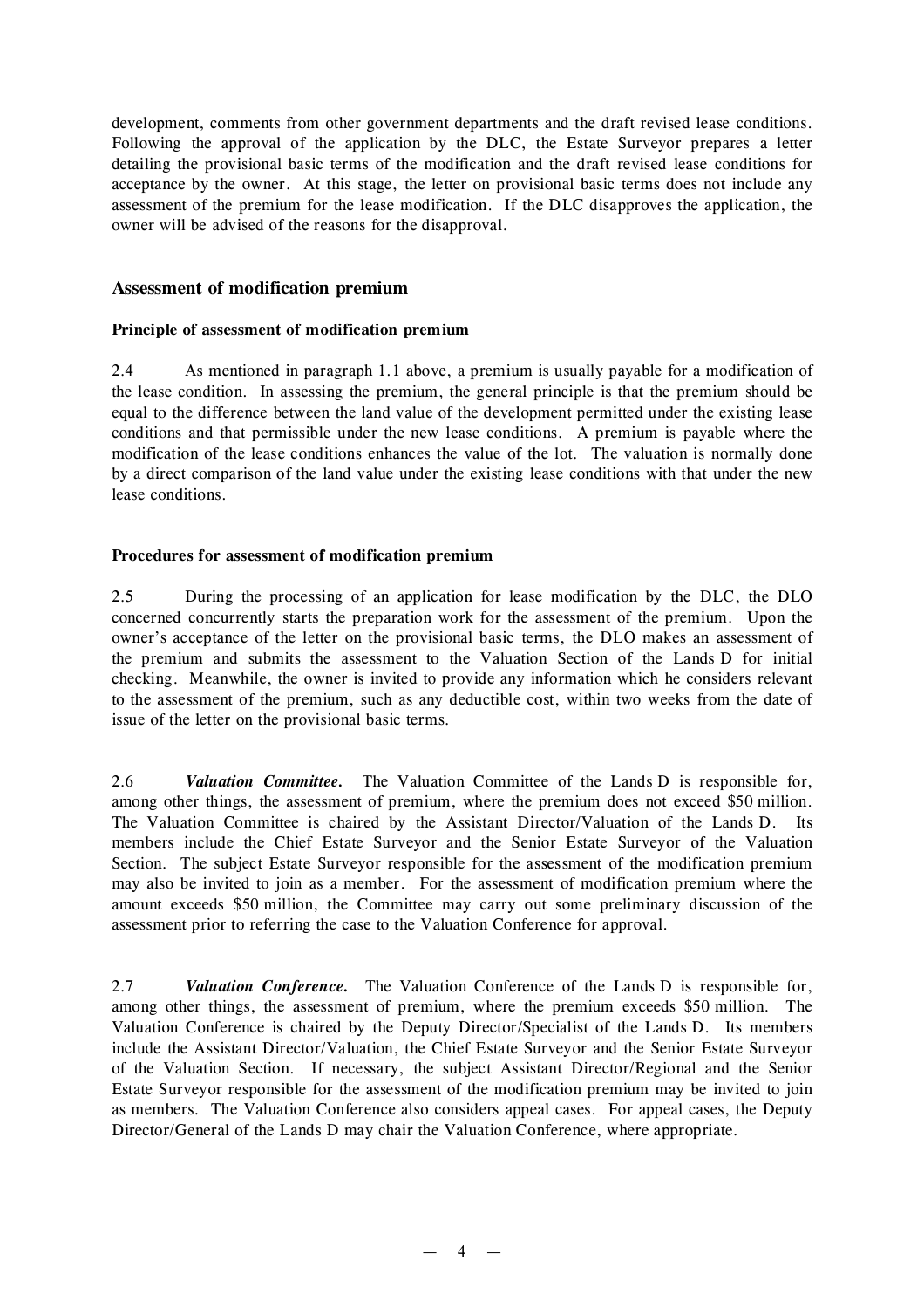2.8 *Formal Offer of the basic terms of lease modification.* After the Valuation Committee or the Valuation Conference has approved the modification premium, the letter of Formal Basic Terms Offer with assessed premium (hereinafter referred to as the Formal Offer), in which the premium and the formal basic terms of the lease modification are specified, is issued to the owner for acceptance. A final draft of the legal documents for the modification, together with appropriate plans, will also be sent to the owner for acceptance.

2.9 *Premium exceeding \$100 million.* For cases where the modification premium exceeds \$100 million, the Director of Lands is informed of the details of the modification within 24 hours after the owner's acceptance of the Formal Offer.

#### **Audit's preliminary study on the procedures for acceptance of the Formal Offer**

2.10 In January 1999, Audit conducted a preliminary review of the lease modification procedures. Audit noted that at that time the procedures for issuing the Formal Offer of lease modification for the owner's acceptance were as follows:

- (a) an owner was required to accept the Formal Offer of the basic terms of lease modifications, including the amount of the premium, within one month;
- (b) **the amount of the accepted premium would be fixed for six months from the date of the Formal Offer.** If the lease modification legal documents were not executed and the modification premium was not paid on or before the expiry of the 6-month "premium validity period", the Government had the right either to review the premium or to withdraw the offer;
- (c) the owner was required to pay an administrative fee (Note 5), which was non-refundable;
- (d) if the owner did not accept the assessed premium, he might appeal. Such appeal cases would be considered by the Government on condition that the administrative fee was paid on or before the due date. The premium would be reassessed as at the date of consideration of the appeal and the premium might be increased or decreased; and
- (e) in the Formal Offer letter, the Lands D informed the owner that:
	- (i) the Offer was not intended to create any legal obligations; and

Note 5: An administrative fee is a scaled fee calculated according to the assessed land value under the new lease conditions. The purpose of the fee is to cover the cost of services provided by the Lands D. *The fee is subject to an upper limit of \$140,000.*

 $-5 -$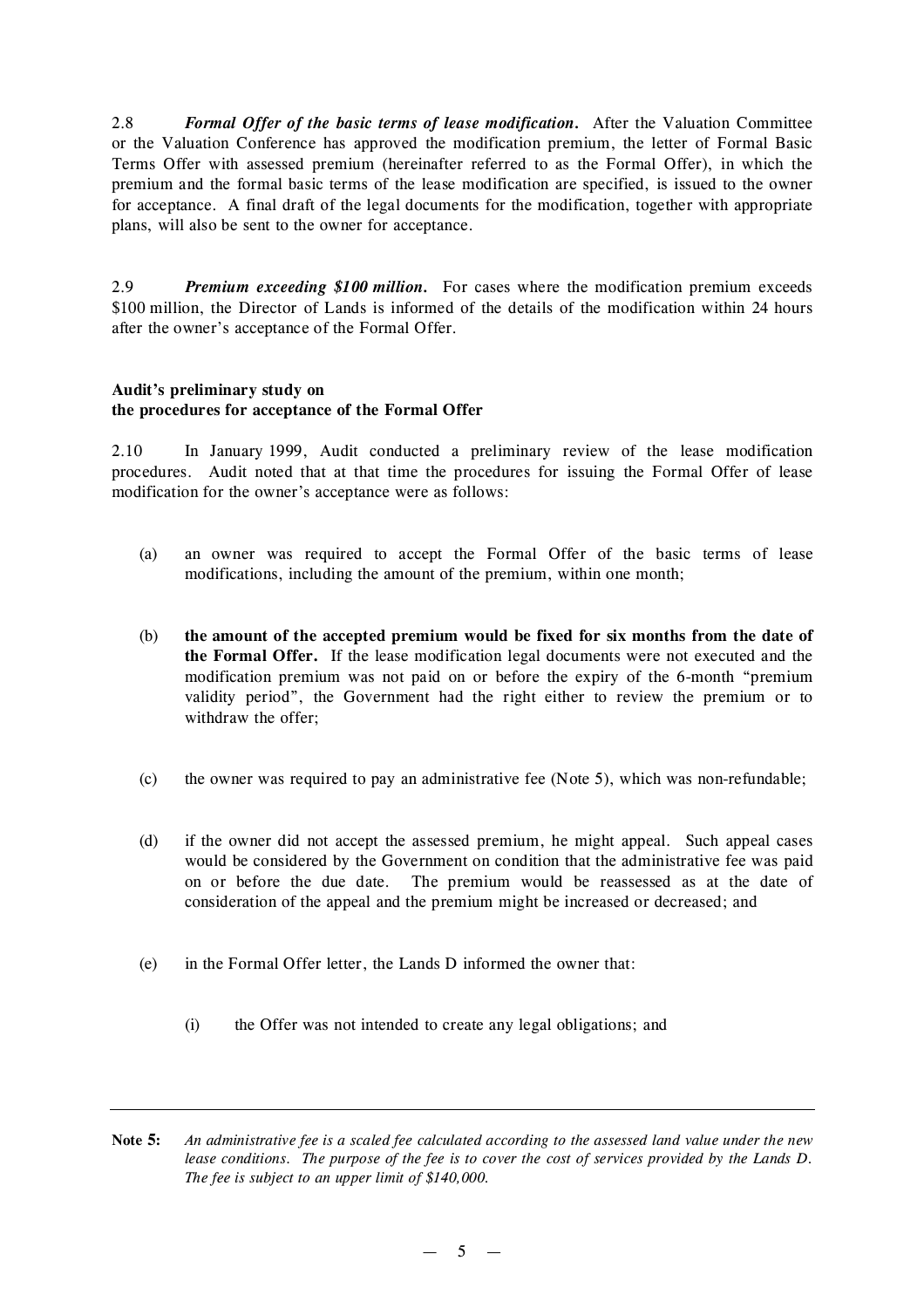(ii) the Government would not accept that any such legal obligations had been created unless and until the documentation necessary to give legal effect to the modification transaction had been duly executed and registered in the Land Registry.

# **Audit observations and recommendations on lease modification procedures**

2.11 **Audit considered that the procedures before April 1999 were unsatisfactory because there was no binding contract between the Government and the owner upon the latter's acceptance of the Formal Offer. Under such circumstances, during the 6-month period, the owner could opt to complete the lease modification or ask for a reduction in the premium if the prevailing property market conditions were unfavourable.** In January 1999, Audit invited the Director of Lands' attention to the following inadequacies in the lease modification procedures:

- (a) when the property market conditions were favourable (i.e. in a rising market), the owner would be willing to pay the accepted modification premium without delay so as to secure the lease modification. However, when the property market was unfavourable (i.e. in a falling market), even though the owner had already accepted the Formal Offer, he might:
	- (i) opt not to complete the remaining process of the lease modification and refuse to pay the modification premium; or
	- (ii) ask the Lands D for a reduction in the accepted premium even though it had already been stated in the accepted Formal Offer; and
- (b) after the owner had accepted the Formal Offer, the premium was in effect "frozen" throughout the 6-month "premium validity period" to his benefit because he was not required to pay the Government any deposit.

2.12 In a test check of 100 randomly selected lease modification cases processed during the period from 1997 to 1999, Audit found that, in five cases, the owners had accepted the Formal Offer but subsequently asked for, and succeeded in obtaining, a reduction in the accepted premium. The total amount of reduction in the premium was \$322 million (see Table 1 below for details).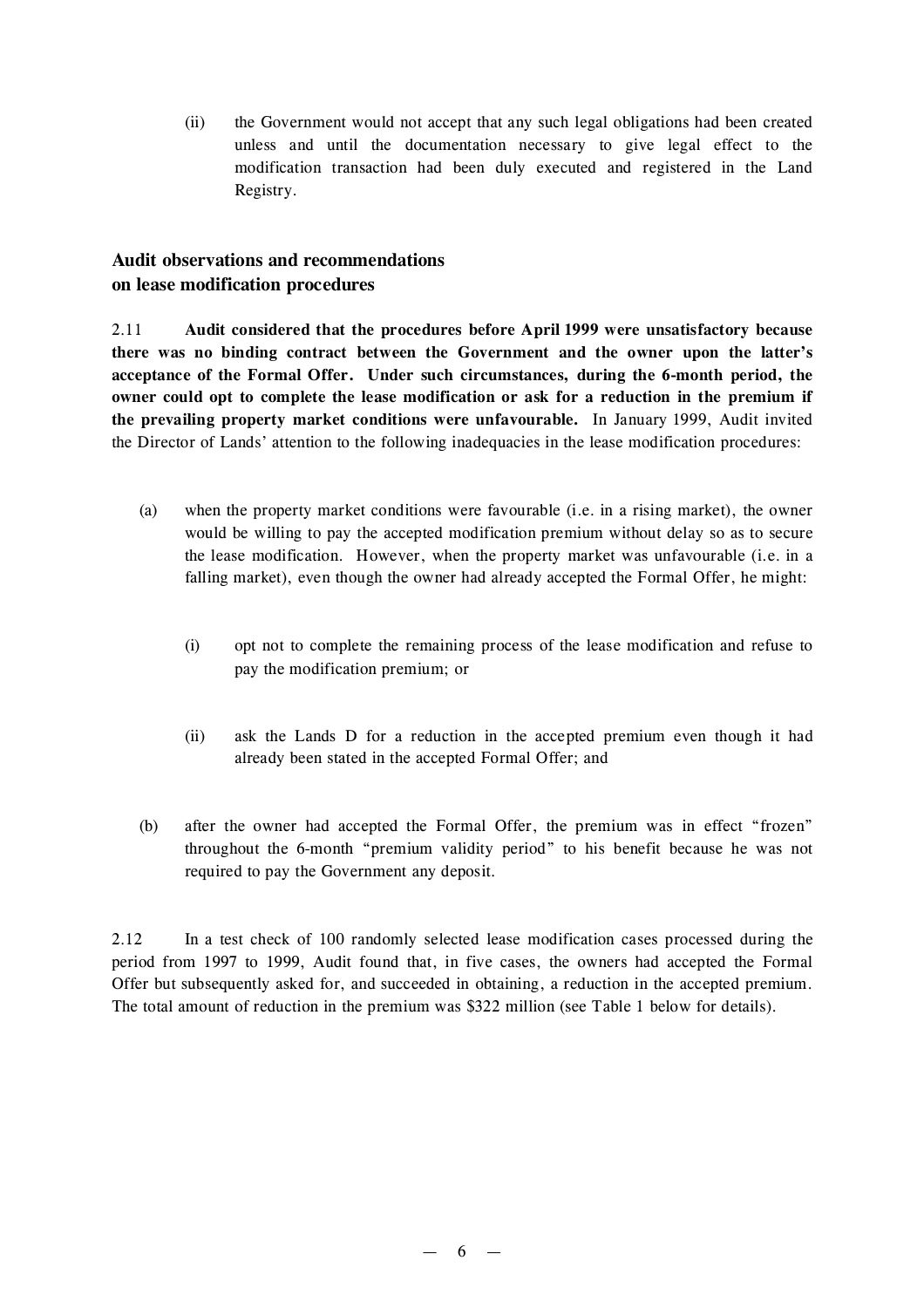#### **Table 1**

## **Five lease modification cases processed during the period 1997 to 1999 where the accepted premium was subsequently reduced**

#### **Site Location**

|     |                                                                     | <b>Tin Hau</b>                 | Cheung Sha Wan | Pokfulam                     | <b>Kwun Tong</b><br>(Note 1) | <b>Kwai Chung</b>           |
|-----|---------------------------------------------------------------------|--------------------------------|----------------|------------------------------|------------------------------|-----------------------------|
|     | (a) Date of acceptance<br>of the Formal Offer<br>by owner           | 2.6.1997                       | 10.7.1997      | 21.8.1997                    | 20.11.1997                   | 22.4.1998                   |
|     | (b) Amount of accepted<br>premium in the<br>Formal Offer            | \$262 million                  | \$38 million   | \$137 million                | \$33 million                 | \$785 million               |
| (c) | Date of appeal<br>against the accepted<br>premium                   | 10.11.1997<br>and<br>9.11.1998 | 5.12.1997      | 19.1.1998<br>and<br>4.6.1998 | 24.3.1998                    | 1.6.1998<br>and<br>6.7.1998 |
|     | (d) Date of execution of<br>lease modification<br>document          | 7.9.1999                       | 27.7.1998      | 29.5.1999                    | 28.5.1999                    | 17.7.1998                   |
| (e) | Amount of finally<br>accepted<br>modification<br>premium            | \$113 million                  | \$22 million   | \$69 million                 | \$19 million                 | \$710 million               |
| (f) | <b>Reduction in</b><br>premium (Note 2)<br>$[(b) - (e)]$            | \$149 million                  | \$16 million   | \$68 million                 | \$14 million                 | \$75 million                |
|     | (g) Percentage<br>reduction in<br>premium<br>$(f)/(b) \times 100\%$ | 57%                            | 42%            | 50%                          | 42%                          | 10%                         |
|     | (h) Period between<br>$(a)$ and $(d)$                               | 2 years and<br>3 months        | 1 year         | 1 year and<br>9 months       | 1 year and<br>6 months       | $2\frac{1}{2}$ months       |

*Source: Lands D's records*

- Note 1: In this case concerning the Kwun Tong site, the Occupation Permit had been issued prior to the completion *of the lease modification (see paragraphs 2.20 to 2.55 for observations). For the other four cases, no Occupation Permit had been issued prior to the completion of the lease modification.*
- *Note 2: The total reduction in premium for the five cases was \$322 million.*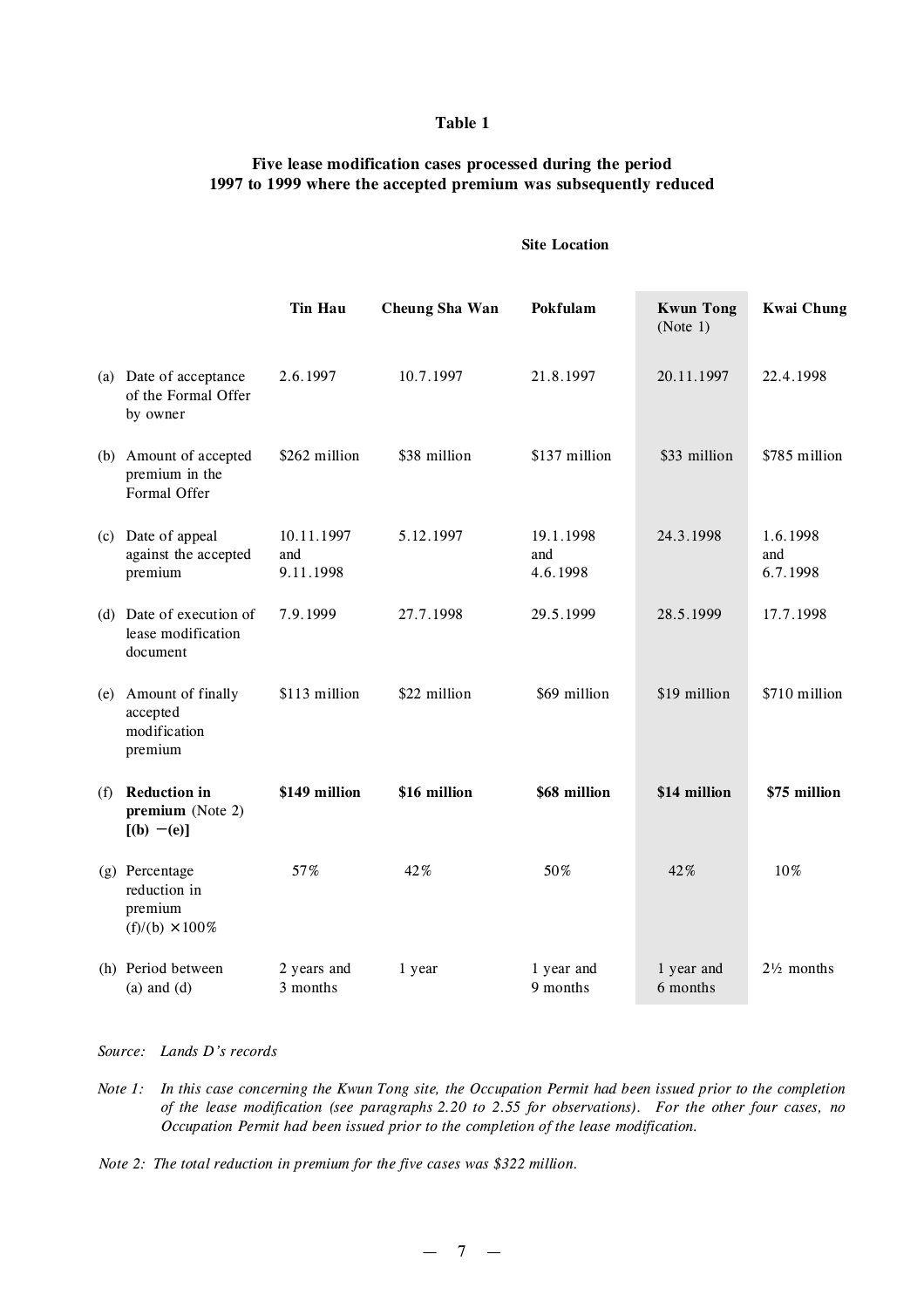2.13 **In order to plug the procedural loophole mentioned in paragraph 2.11 above as soon as possible, in January 1999 Audit** *recommended* **to the Director of Lands that he should:**

- (a) **promptly take action to protect the Government's revenue from the modification of leases, in particular during the times when market prices of land may fluctuate;**
- (b) **ask the owner to pay a deposit upon the acceptance of the Formal Offer; and**
- (c) **shorten the premium validity period of six months, if such a validity period was still considered necessary.**

### **New procedures with effect from 1 April 1999**

2.14 The Director of Lands accepted Audit's recommendations as mentioned in paragraph 2.13 above and promulgated new procedures for the issue of the Formal Offer of lease modification for the owner's acceptance. The new procedures, effective from 1 April 1999, are as follows:

- (a) the 6-month "premium validity period" was abolished;
- (b) the acceptance of the Formal Offer by the owner will constitute a binding contract between the owner and the Government;
- (c) on the acceptance of the Formal Offer, the Director of Lands will send a demand note (to be paid within 14 days) to the owner for payment of 10% of the accepted premium as a deposit;
- (d) the lease modification transaction will normally be completed within three calendar months from the date of the owner's acceptance of the Formal Offer; and
- (e) if the owner fails to complete the lease modification transaction and pay the balance of the premium within three calendar months from the date of the owner's acceptance of the Formal Offer, it will constitute a breach of contract and without prejudice to any other remedies available to the Government, the deposit paid will be forfeited.

The Director of Lands issued a Practice Note for Authorised Persons, Surveyors and Solicitors in March 1999 and a departmental technical circular concerning the above new procedures in April 1999.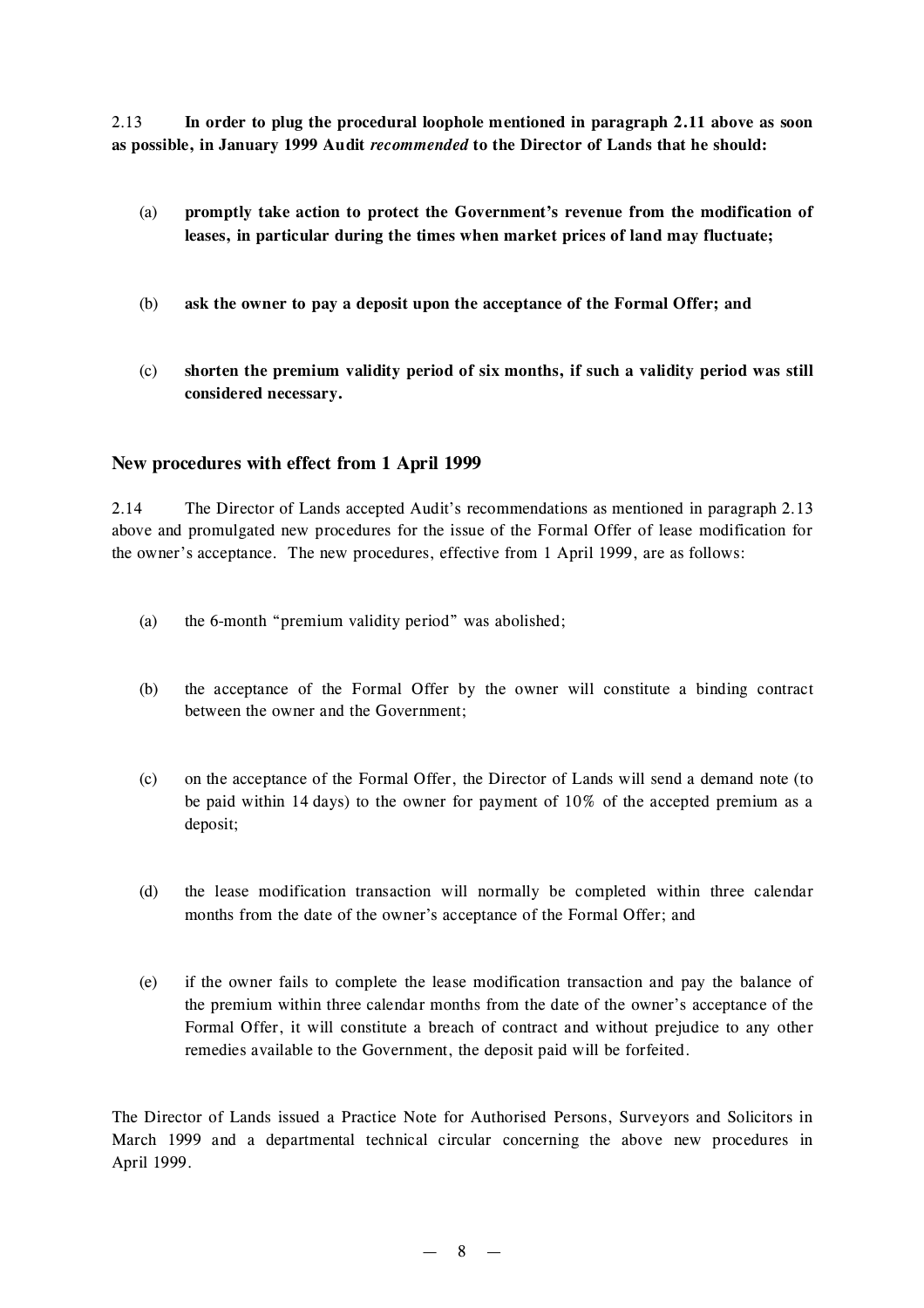# **Further audit observations and recommendations on lease modification procedures**

2.15 As mentioned in paragraph 2.14 above, following Audit's preliminary review, the Director of Lands has promulgated new procedures concerning the acceptance of the Formal Offer. Audit welcomes the Director of Lands' prompt action to plug the procedural loophole. However, Audit has noted that there is still room for further improvement in the lease modification procedures.

## **Time for payment of the 10% deposit**

2.16 Upon the owner's acceptance of the Formal Offer, there is a binding contract between the owner and the Government concerning the lease modification. Under the current procedures, the Lands D allows the owner to pay the 10% deposit within 14 days from the date of issue of the demand note (see paragraph 2.14(c) above). However, this payment procedure is not consistent with that for the payment of a deposit for the sale of land by public auction or tender. For the sale of land by public auction, the purchaser has to pay the deposit (usually about 10% to 20% of the estimated sale price) upon signing the Memorandum of Agreement. For the sale of land by tender, the tenderer has to submit the deposit (usually 10% to 20% of the estimated sale price) together with his tender. **For the modification of lease, if the owner withdraws from the lease modification transaction during the 14-day period without paying the 10% deposit, the Government's interest would not be adequately protected. As the amount of deposit involved is significant, Audit considers that it should be paid immediately upon the owner's acceptance of the Formal Offer so as to protect the Government's interest.**

## **Director of Lands' participation**

2.17 As mentioned in paragraphs 2.3, 2.6 and 2.7 above, the Director of Lands is not a member of the DLC, the Valuation Committee and the Valuation Conference. When the modification premium exceeds \$100 million, the Director of Lands will be informed of such a transaction after the owner's acceptance of the Formal Offer (see paragraph 2.9 above). **As mentioned in paragraph 2.14(b) above, under the new procedures, there is a binding contract between the owner and the Government upon the owner's acceptance of the Formal Offer. However, if the Director of Lands disagrees with any of the terms of the lease modification or the premium assessed, he cannot make any changes by that time. This situation is unsatisfactory, particularly if there are important points of principle involved or when the amount of premium assessed is considered to be significant. In Audit's view, for cases involving important points of principle or a significantly high amount of premium, the Chairman of the Valuation Conference should consider informing the Director of Lands of the particulars prior to sending the Formal Offer to the owner for acceptance.**

2.18 In this connection, Audit noted that in a lease modification case for a site in West Kowloon, the Director of Lands chaired a Valuation Conference held in January 2000 to assess the premium. In the Valuation Conference, a modification premium of \$2,400 million was approved for the site. Audit welcomes the Director of Lands' personal participation in this case. However,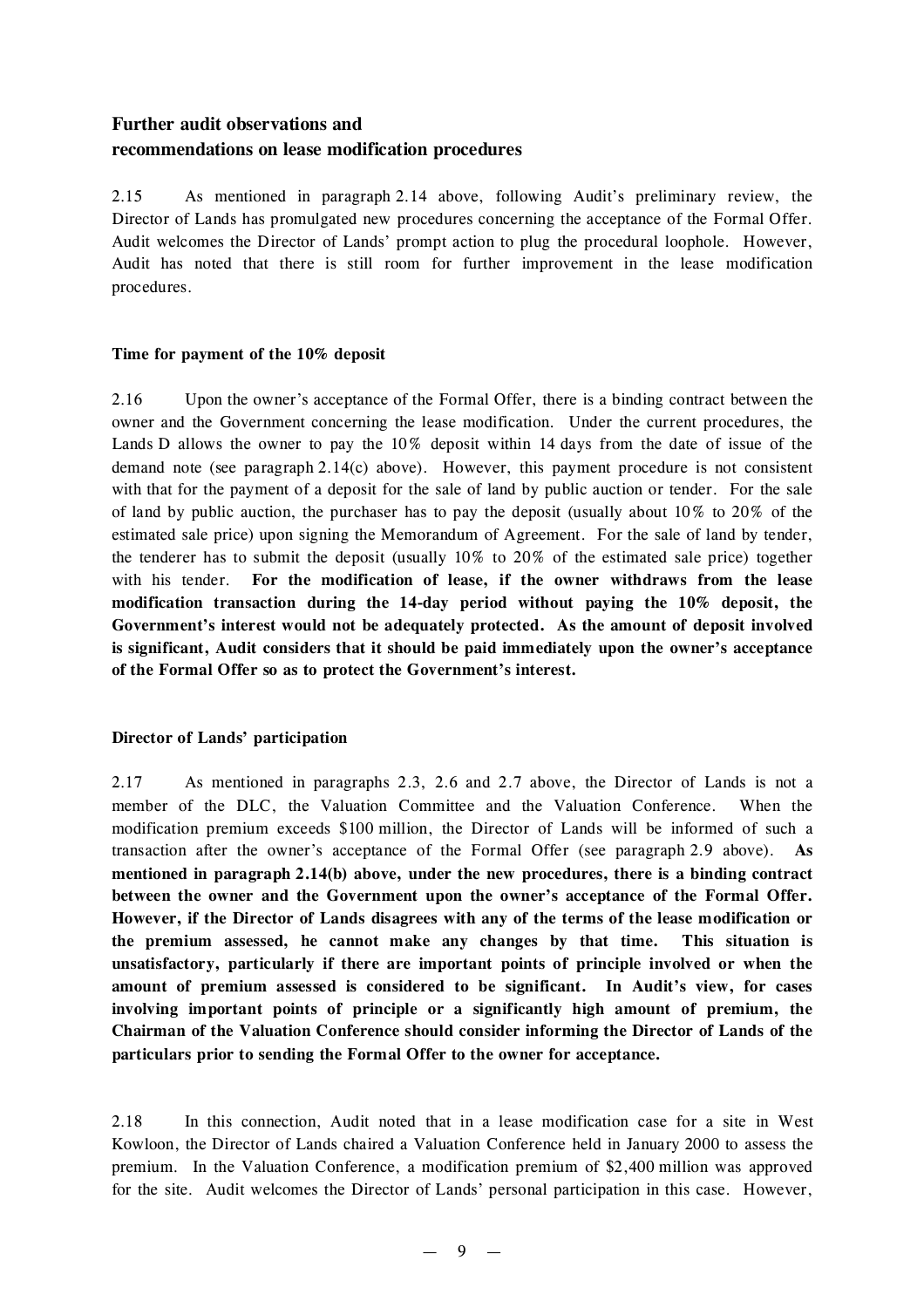in the Lands D's procedures for the assessment of modification premium (see paragraphs 2.5 to 2.9 above), there is no requirement for the Chairman of the Valuation Conference to consider inviting the Director of Lands to participate personally in the Valuation Conference under special circumstances. **Audit considers that it will strengthen the Lands D's management control over the approval of premium if, under special circumstances, the Chairman of the Valuation Conference is required to consider whether the Director of Lands should be invited to participate personally in the Valuation Conference. The Chairman's considerations and his decision as to whether the Director of Lands would be invited to participate personally in the Valuation Conference should also be included in the minutes of the Valuation Conference meeting.**

- 2.19 **Audit has** *recommended* **that the Director of Lands should:**
	- (a) **require the owner to pay the lease modification deposit immediately upon his acceptance of the Formal Offer; and**
	- (b) **include in the procedures a requirement that, for lease modification cases involving important points of principle or a significantly high amount of premium, the Chairman of the Valuation Conference should:**
		- (i) **inform the Director of Lands of the important points of principle involved, the premium assessed and the terms of the lease modification, before making a Formal Offer to the owner for acceptance;**
		- (ii) **put on record the reasons for not informing the Director of Lands of the premium assessed and the terms of the lease modification, before making a Formal Offer to the owner;**
		- (iii) **invite the Director of Lands to participate personally in the Valuation Conference for the approval of the modification premium; and**
		- (iv) **put on record the reasons for not inviting the Director of Lands to participate personally in the Valuation Conference for the approval of the modification premium.**

## **Lease modification of a site in Kwun Tong**

2.20 Among the five lease modification cases listed in Table 1 (see paragraph 2.12 above), the audit revealed a case of serious delay, which illustrates the unsatisfactory situation which existed under the procedures prevailing before April 1999. This case involved an industrial site in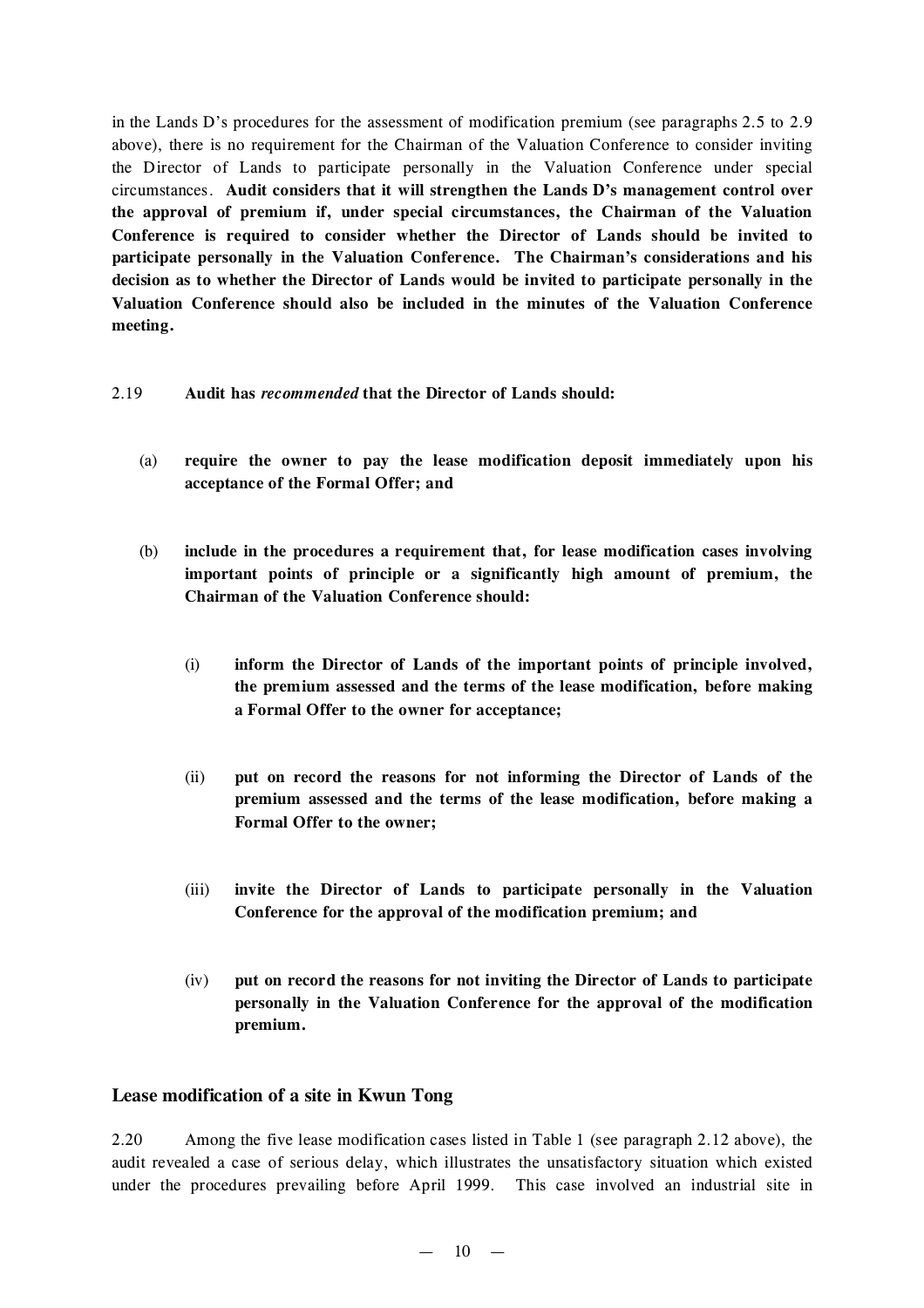Kwun Tong. In this case, the building works had been completed and the Occupation Permit had already been issued for about 16 months prior to the completion of the lease modification and the payment of the modification premium. Details are described in paragraphs 2.21 to 2.55 below.

2.21 In 1962, a site in Kwun Tong (hereinafter referred to as the Kwun Tong site) was sold by public auction. According to the lease conditions of the Kwun Tong site, the site should be used only for industrial purposes and the height of any structure thereon should not exceed 51.82 metres above the Hong Kong Principal Datum (Note 6). In 1965, a 10-storey factory building was constructed on the site. Figure 1 below shows the location of the site.

#### **Figure 1**





*Source: Lands D's records*

**Note 6:** *It is the level to which all land surveys in Hong Kong are referenced.*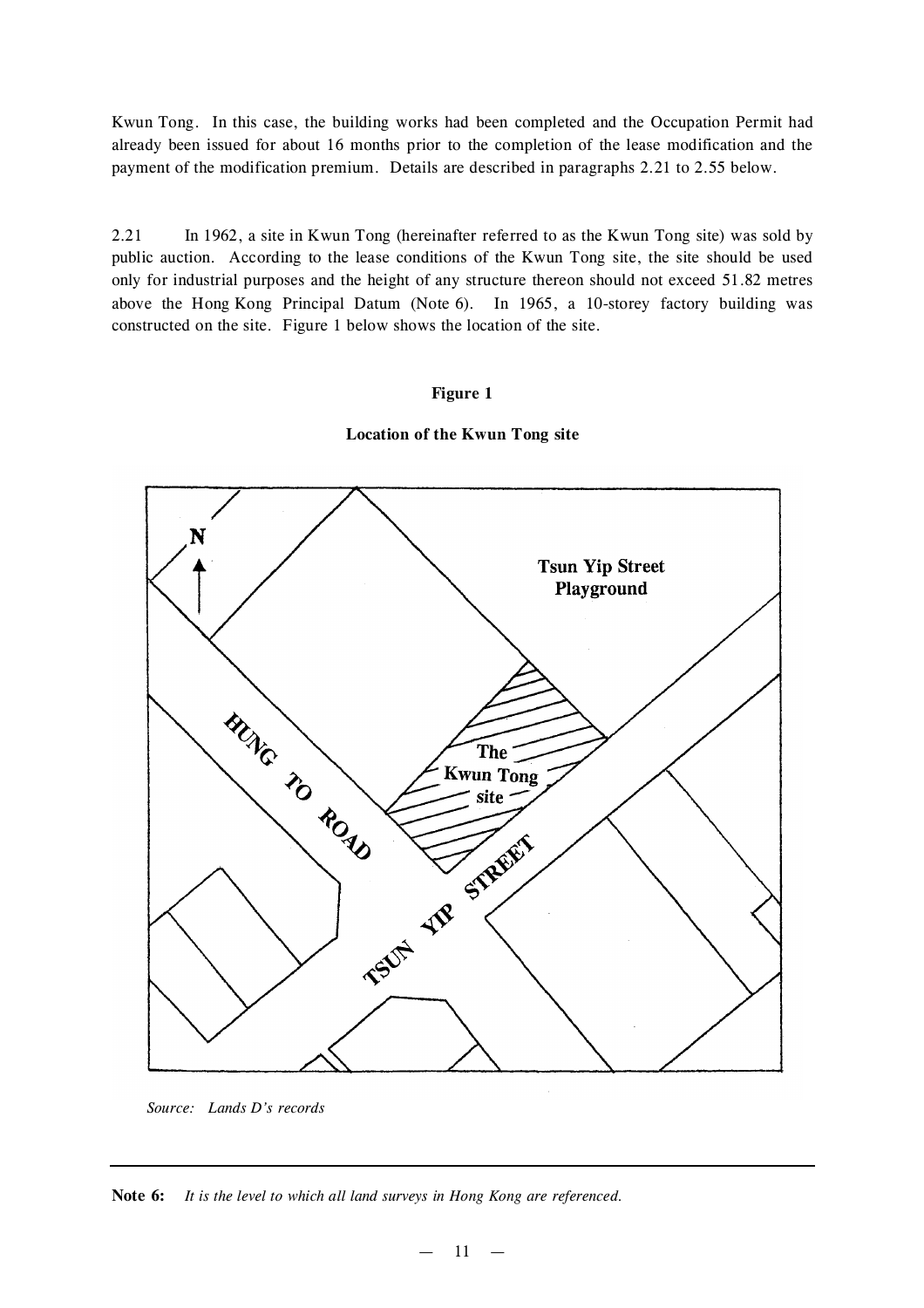# **Application for lease modification to relax the building height restriction of the Kwun Tong site**

2.22 In 1993, an agent for the owner of the Kwun Tong site (hereinafter referred to as the Agent) applied to the Director of Lands for a modification of the building height restriction in connection with a redevelopment of the site. The Agent requested a lease modification that would permit an increase in the height of the building from 51.82 metres (under the lease) to 86.9 metres above the Hong Kong Principal Datum.

2.23 In January 1994, the Director of Lands commenced processing the lease modification for the Kwun Tong site. The entire process took more than five years and the lease modification was not completed until May 1999. Such a prolonged period in processing had occurred because, under the lease modification procedures adopted before 1 April 1999, the Formal Offer was not a binding contract. The owner was not required to pay a deposit upon acceptance of the Formal Offer. The owner could refuse to complete the lease modification and to pay the modification premium thereafter without any penalty being imposed by the Government. When the property market was unfavourable (i.e. in a falling market), the owner would find that it would be financially more beneficial for him:

- (a) to refuse to complete the lease modification by not paying the modification premium; and
- (b) to ask for a reduction in the accepted premium even though it was already stated in the Formal Offer (see paragraphs 2.11 to 2.13 above for details).

The key events of the lease modification for the Kwun Tong site are summarised in Table 2 below.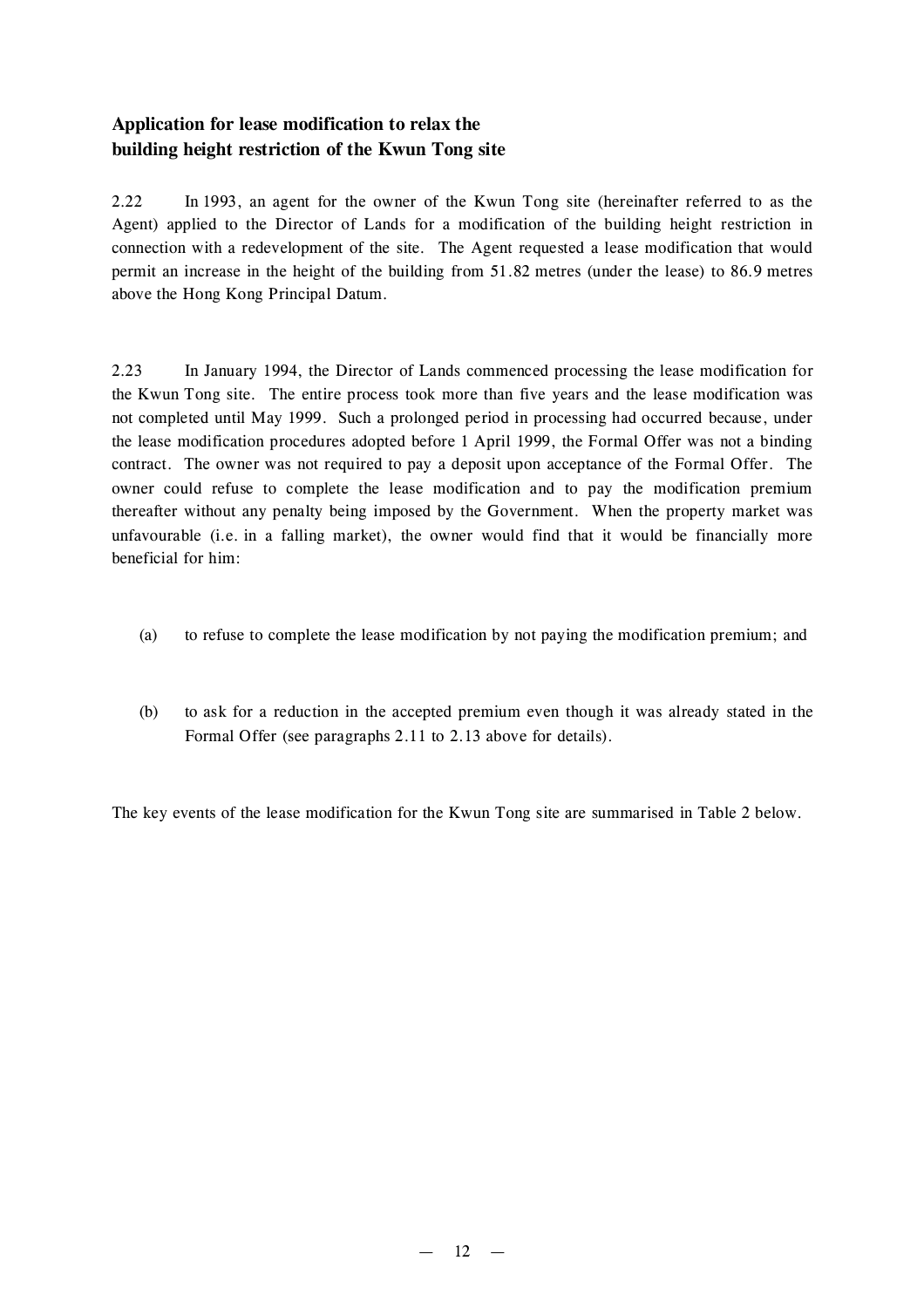#### **Table 2**

#### **Key events of the lease modification for the Kwun Tong site**

| Date of<br><b>Formal</b><br><b>Offer</b> | <b>Modification</b><br>premium<br>assessed<br>(\$ million) | Date of<br>acceptance of<br><b>Formal Offer</b> | Date owner<br>refused<br>to execute<br><b>Modification</b><br>Letter | <b>Owner's reasons</b><br>for the refusal                                                           |
|------------------------------------------|------------------------------------------------------------|-------------------------------------------------|----------------------------------------------------------------------|-----------------------------------------------------------------------------------------------------|
| (a)                                      | Modification to delete the height restriction              |                                                 |                                                                      |                                                                                                     |
| 1.11.1994                                | 15                                                         | 30.11.1994                                      | 2.3.1995                                                             | The owner proposed to<br>change the use of the site<br>from "Industrial" to<br>"Industrial/Office". |
| (b)                                      |                                                            |                                                 |                                                                      | Modification to allow an industrial/office development and to delete the height restriction         |
| 19.4.1996                                | 32                                                         | 26.4.1996                                       | 16.9.1996                                                            | Financial reasons                                                                                   |
| 21.10.1997                               | 33                                                         | 20.11.1997                                      | 24.3.1998                                                            | Financial difficulty                                                                                |
| 21.12.1998                               | 19                                                         | 19.1.1999                                       | $N/A$ (Note)                                                         | N/A                                                                                                 |
|                                          |                                                            |                                                 |                                                                      |                                                                                                     |

*Source: Lands D's records*

Note: In April 1999, the owner paid the modification premium of \$19 million. In May 1999, the owner *executed the Modification Letter.*

In October 1993, the owner applied for a modification of the lease to delete the height restriction. Again in March 1995, he applied for a modification of the lease to allow an industrial/office development (Note 7). However, as the owner did not pay the accepted premium of \$32 million in September 1996, the Lands D considered that the lease modification application was withdrawn. **Subsequently,** t**he owner reapplied twice for the lease modification, in January 1997 and April 1998. In December 1997, a new building for the redevelopment was completed on the**

Note 7: For an industrial/office development, any building or part of any building being erected should not *be used for any purpose other than for (a) industrial or godown or both; (b) offices ancillary and directly related to an industrial (or godown) operation; or (c) any combination of (a) and (b).*

 $-13 -$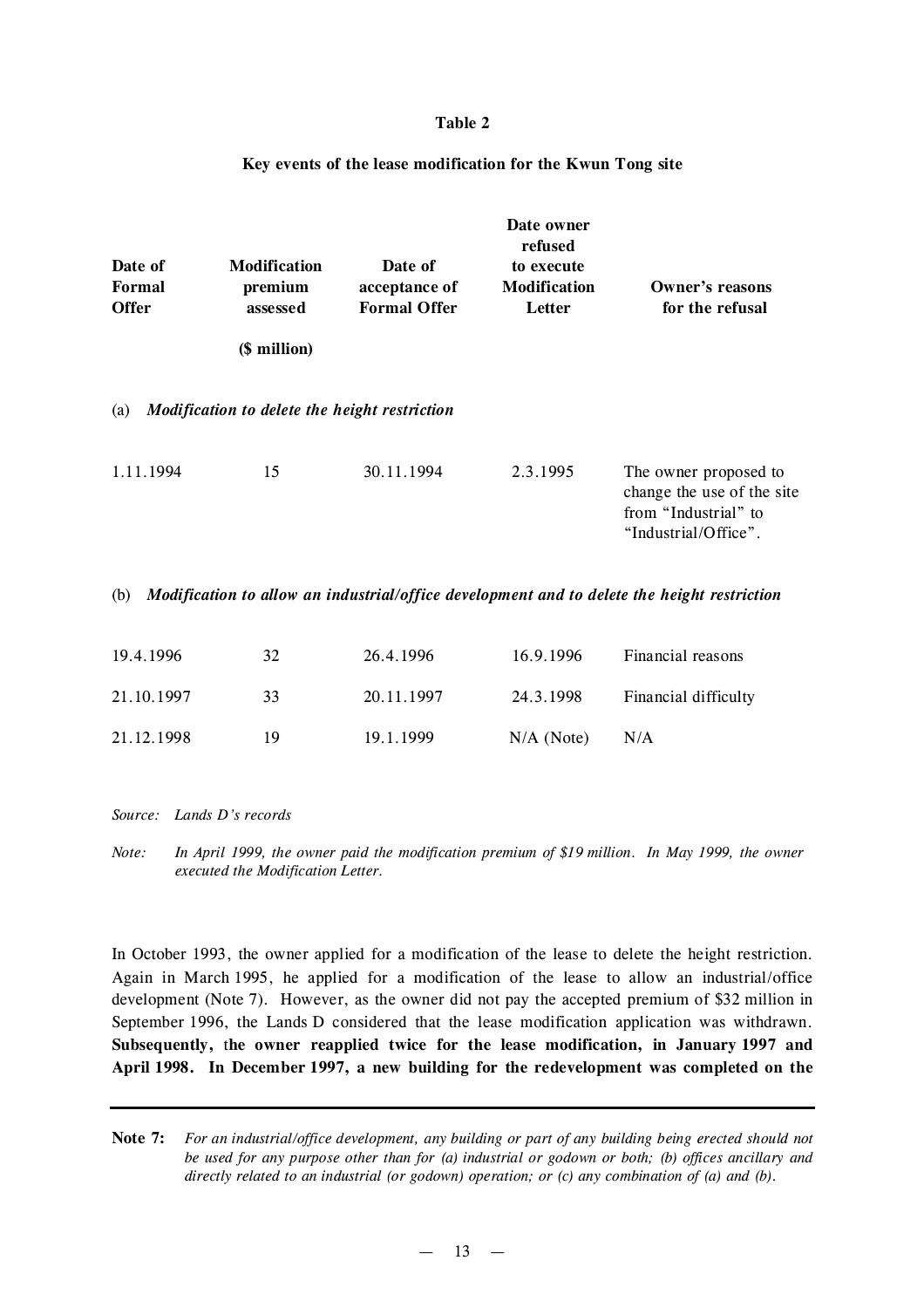**site. On 24 December 1997, i.e. about 16 months prior to the payment of the premium and the completion of the lease modification, the Building Authority (Note 8) issued an Occupation Permit for the new building. It was only in April 1999 that the owner paid the reduced modification premium of \$19 million. In May 1999, the owner executed the Modification Letter and completed the lease modification.**

## **Requirements of the Buildings Ordinance**

2.24 Under section 14 of the Buildings Ordinance (Cap. 123), no person should commence or carry out any building works or street works without having first obtained from the Building Authority:

- (a) his approval in writing of documents (such as building plans) submitted to him in accordance with the regulations; and
- (b) his consent in writing for the commencement of the building works or street works shown in the approved plan.

2.25 The Building Authority has to collate comments of the interested government departments, such as the Lands D, the Fire Services Department and the Planning Department on the development proposals. According to the Buildings Department's Practice Note for Authorised Persons and Registered Structural Engineers No. 30 currently in force, the Building Authority will make every effort to ensure that a consensus among them is reached. Where the comments relate to matters governed by the Buildings Ordinance, the Building Authority will arbitrate and take decisions according to the policies and procedures he adopts to enforce environmental, health and safety standards for buildings and building works. For all other comments relating to matters not governed by the Buildings Ordinance, Authorised Persons may approach the relevant government departments direct. **Section 16(1) of the Buildings Ordinance lists out the grounds on which the Building Authority may refuse to give his approval of the building plans. However, the Building Authority cannot refuse to give his approval of the building plans because the lease conditions have not been complied with.**

2.26 After the building plans submitted to the Building Authority have been processed, the Building Authority will issue to the Authorised Persons and the owners his letters of approval or disapproval in which the comments of other government departments concerning the building plans are incorporated. Adverse comments concerning fundamental issues falling within the purview of the Buildings Ordinance are included (such as density, safety, health and fire safety) as disapproval items in letters of disapproval.

**Note 8:** *Under the Buildings Ordinance, the Building Authority is the Director of Buildings.*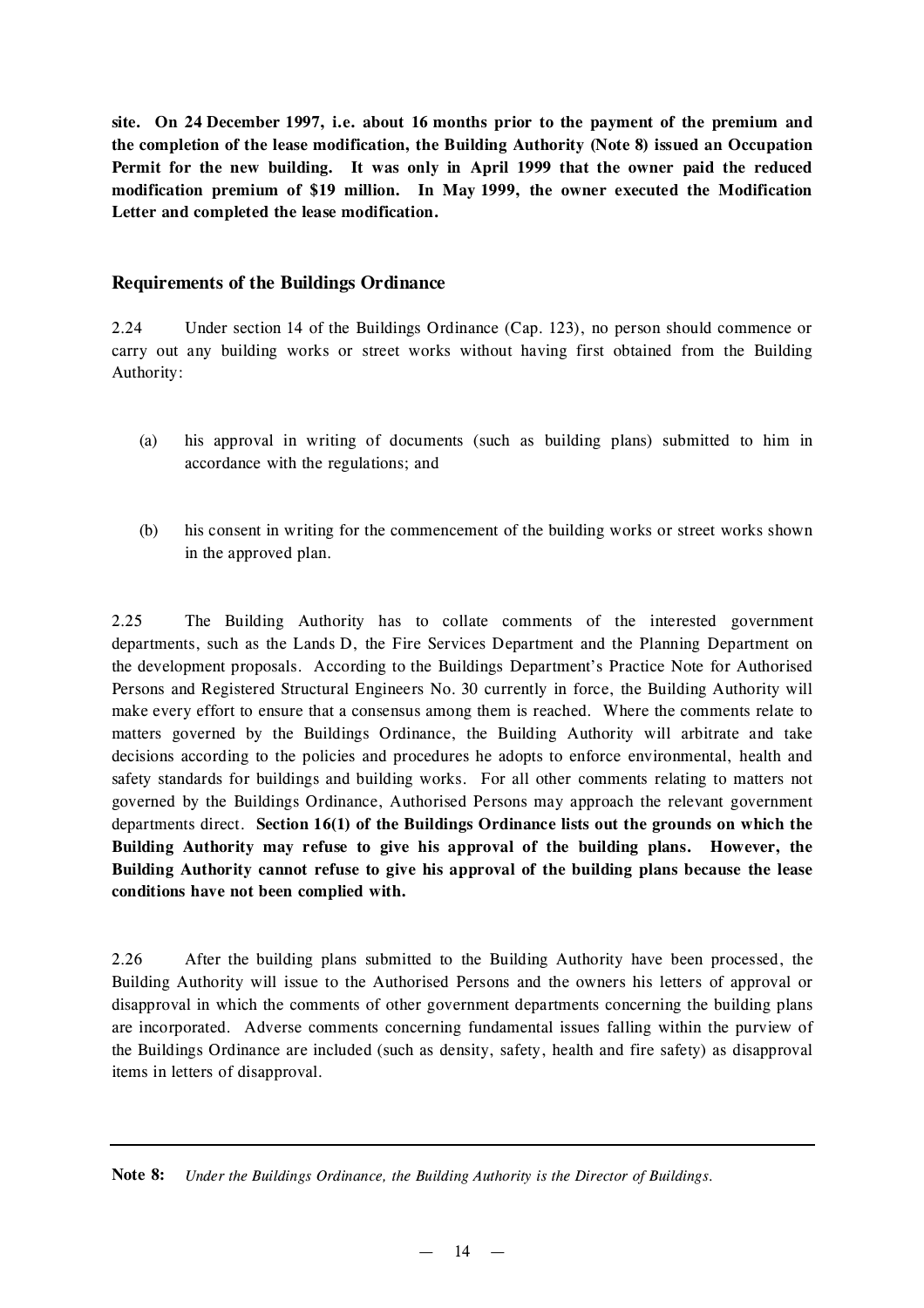# **Submission of building plans for redevelopment of the Kwun Tong site to the Building Authority**

2.27 In September 1993, an Architect, who was the Authorised Person (hereinafter referred to as the  $AP - Note$  9) for the owner, sought the Building Authority's approval of the building plans for the redevelopment of the Kwun Tong site. In the same month, the Buildings Department forwarded a set of the building plans to the District Lands Officer/Kowloon East (DLO/KE) of the Lands D for his consideration. In December 1993, the DLO/KE informed the Building Authority that the plans were not acceptable as the proposed building height would exceed that permitted under the lease.

2.28 In January 1994, the Building Authority informed the AP that he was satisfied with the building plans of the Kwun Tong site. In giving his approval for the building plans, the Building Authority reminded the AP that it was the AP's responsibility to ensure full compliance with the Buildings Ordinance. The Building Authority said that the approval should not be deemed to confer any title to land or to act as a waiver of any terms in any lease or licence. In March 1994, the Building Authority informed the AP of the DLO/KE's comment that **the plans were considered** *not* **acceptable from a lease point of view as the proposed maximum building height would exceed that permitted under the lease.**

# **The owner accepted the Formal Offer to delete the building height limit**

2.29 **On 1 November 1994, the DLO/KE sent to the Agent a Formal Offer to delete the building height limit at a modification premium of \$15 million.** On 30 November 1994, the Agent informed the DLO/KE that he was instructed by the owner to accept the Formal Offer.

# **Application for lease modification to permit an industrial/office development and to delete building height limit**

2.30 *Change of lease modification.* In March 1995, in the light of changes in the property market, the Agent advised the DLO/KE that the owner intended to change the development of the site from industrial to industrial/office. The Agent informed the DLO/KE that, under section 16 of the Town Planning Ordinance (Cap.  $131 -$  Note 10), the permission of the Town Planning Board for such a change in land use had already been obtained in June 1994. The DLO/KE then continued to process the Agent's revised application for lease modification.

Note 9: An Authorised Person is a person whose name is on the Authorised Persons' register kept under *section 3(1) of the Buildings Ordinance as an architect, an engineer, or a surveyor.*

Note 10: Section 16 of the Town Planning Ordinance provides that where a draft plan or an approved plan *provides for the grant of permission for any purpose, an application for the grant of such permission should be made to the Town Planning Board.*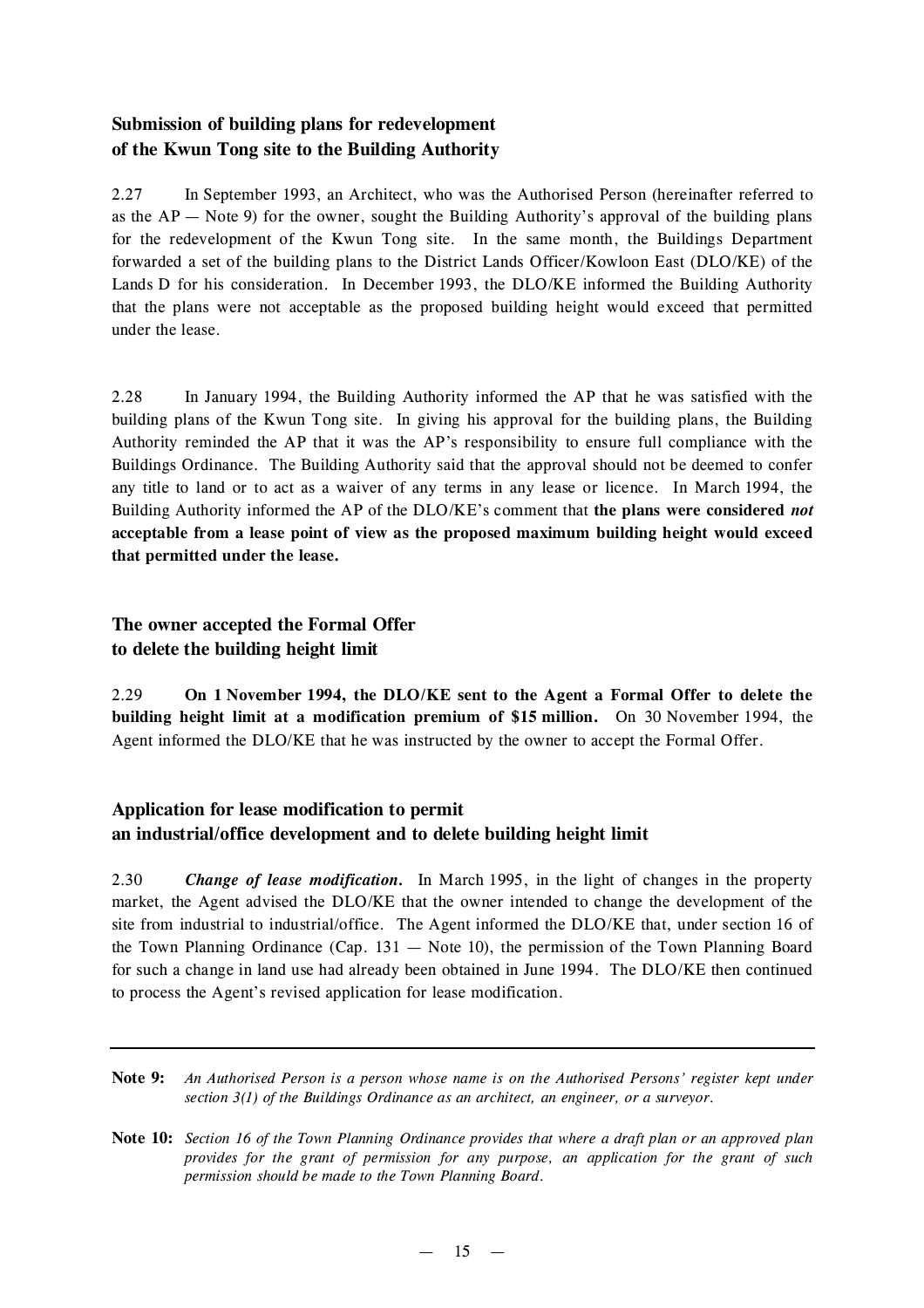### **Revised application for lease modification approved**

2.31 In June 1995, the DLC approved the lease modification to allow an industrial/office redevelopment and to delete the building height restriction. **In October 1995, the Valuation Committee approved a premium of \$37 million for the revised lease modification.**

2.32 *Appeal on premium assessed.* In December 1995, the Agent informed the DLO/KE that the basic terms of the proposed lease modification, with the exception of the premium, were acceptable in principle to the owner. The Agent appealed for a reassessment of the modification premium. **After considering the Agent's appeal, the Valuation Conference approved a revised premium of \$32 million.** In April 1996, the Agent accepted the revised premium on behalf of the owner.

2.33 *Amended building plans approval.* In May 1995, the AP submitted amended building plans to the Building Authority for approval. However, the DLO/KE refused to accept the building plans for industrial/office development because the proposed industrial/office development was in breach of the use permitted under the lease. In August 1995, the AP again submitted the amended building plans. In September 1995, the DLO/KE informed the owner that the submission was disapproved because the AP had not submitted a Development Schedule (Note 11) indicating the extent of compliance with the lease conditions. **However, in late September 1995, the Building Authority approved the building plans for industrial/office redevelopment. The Building Authority also informed the AP that the approval should not be deemed to act as a waiver of any term in any lease.**

2.34 *DLO/KE rejected amended building plans for redevelopment.* Between 1996 to 1998 (i.e. during which time the DLO/KE was considering the proposed lease modification for the Kwun Tong site), the Building Authority forwarded to the DLO/KE for comments the amended building plans which he had received from the AP. In response, in June 1997 and again in March 1998, the DLO/KE:

- (a) informed the AP and the Agent that the plans could not be checked as the proposed lease modification had not yet been executed; and
- (b) reminded the AP and the Agent that, under the existing lease conditions, "no building work may be effected on the lot unless prior approval of the building plans has been obtained under the lease. Failure to comply with this requirement may result in lease enforcement action being taken and the lot being re-entered by Government."

**Note 11:** *According to the Director of Lands' instruction to all Authorised Persons, any submission of general building plans will be rejected without scrutiny if the submission is not accompanied by a Development Schedule indicating the extent of compliance with the lease conditions.*

 $-16 -$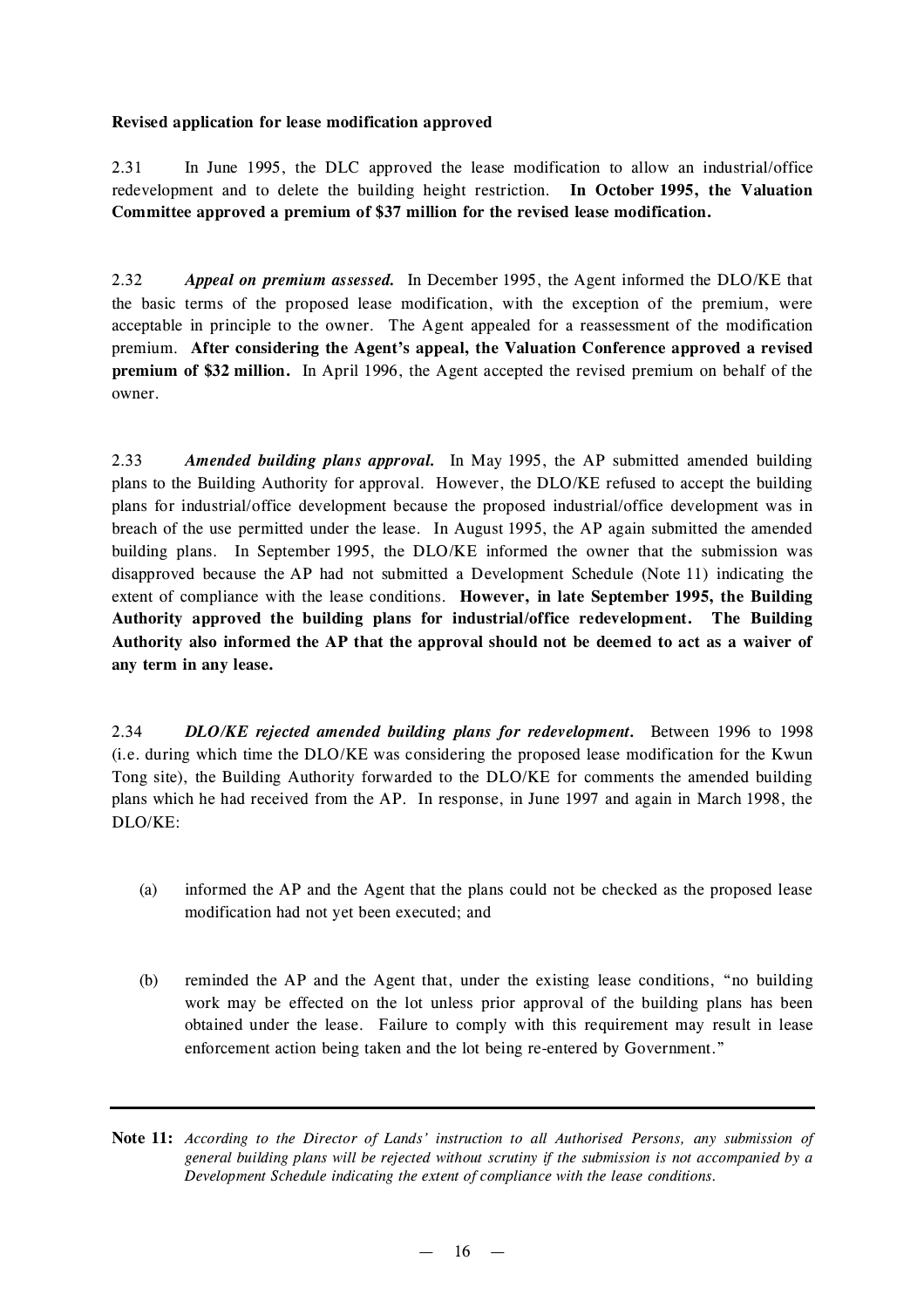### **Consent to commence building works**

2.35 In February 1996, the Building Authority granted a consent to the commencement and carrying out of building, drainage and superstructure works to the AP. The Building Authority drew the AP's attention to the provisions of section 14(2) (see paragraph 2.36 below) of the Buildings Ordinance. The Building Authority stated that before commencing the works, the AP should ensure that the provisions of any legislation or the requirements of any authority or the terms or conditions of any lease or licence would not be contravened. In May 1996, the AP notified the Building Authority that the building works would commence in June 1996. In March 1997, the new building was substantially completed (see paragraph 2.39 below for details).

2.36 Section 14(2) of the Buildings Ordinance stipulates that **neither** the approval of any building plans **nor** the consent to commence building works should be deemed:

- (a) to confer any title to land;
- (b) to act as a waiver of any term in any lease or licence; or
- (c) to grant any exemption from or to permit any contravention of any of the provisions of this Ordinance or of any other enactment.

## **The owner did not complete the lease modification**

2.37 In September 1996, the Agent informed the DLO/KE that, due to some financial consideration beyond the owner's expectation, the owner was not able to execute the Modification Letter before the premium validity date. **The DLO/KE informed the owner that, due to his failure to pay the premium and to execute the Modification Letter, the lease modification application to delete the building height restriction and to allow industrial/office development was deemed to have been withdrawn.**

2.38 In January 1997, the Agent requested for a re-offer of the proposed lease modification on the same terms and conditions as those of the previous offer.

# **Industrial/office building substantially completed on the Kwun Tong site**

2.39 In March 1997, during a site inspection carried out in connection with the lease modification application, the DLO/KE noted that the construction of a 23-storey industrial/office building on the Kwun Tong site had been substantially completed. In April 1997, the DLO/KE informed the Agent that he reserved the right to take appropriate lease enforcement action because the building was constructed without his prior approval when the lease modification was still under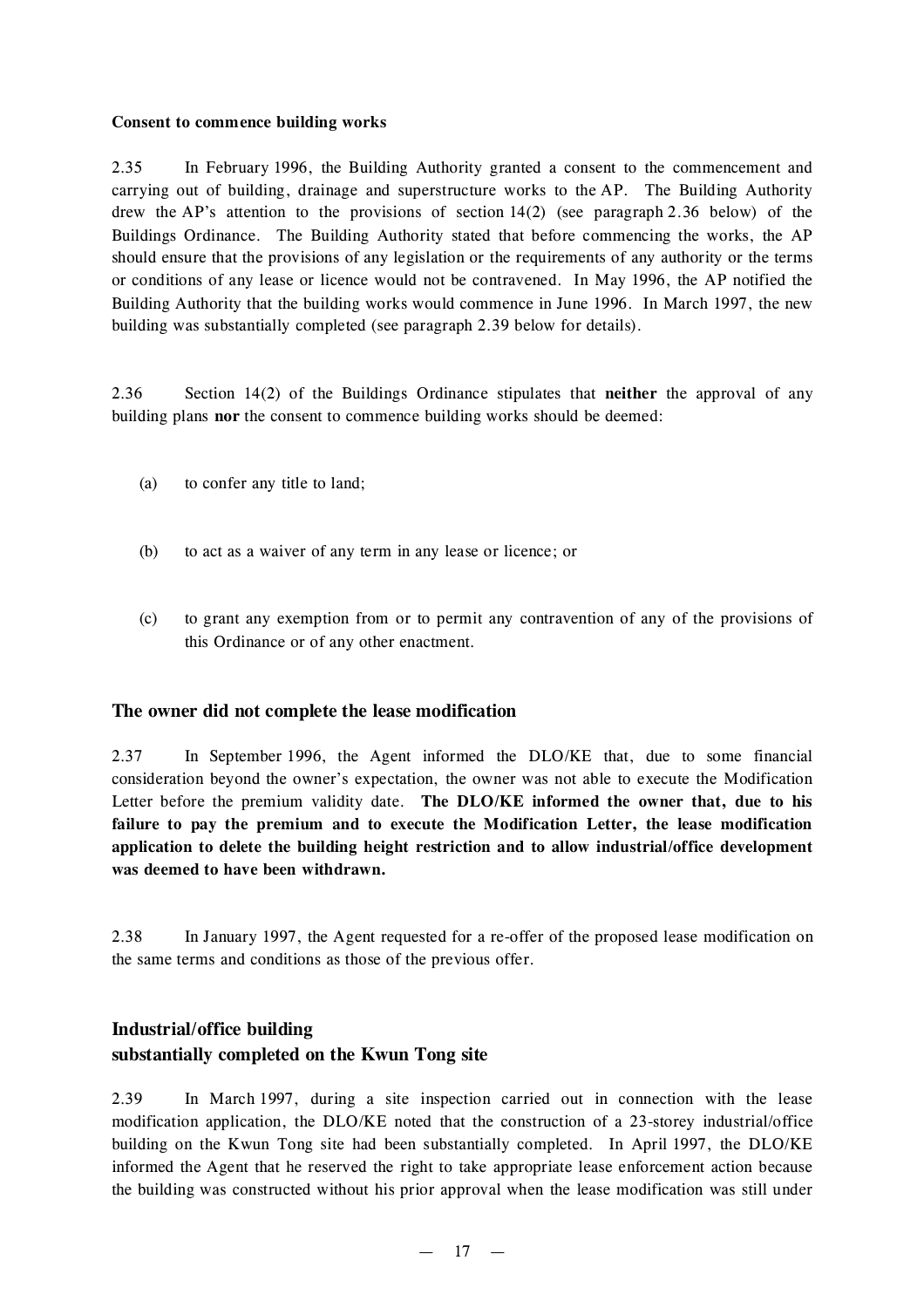consideration. The DLO/KE pointed out that failure to comply with the lease conditions might result in the site being re-entered by the Government. According to section 4 of the Government Rights (Re-entry and Vesting Remedies) Ordinance (Cap. 126):

- (a) whenever it is necessary to enforce a right of re-entry by the Government upon any lands for the breach of any covenant in the lease thereof, a memorial of an instrument of re-entry, under the hand of any public officer authorised by the Chief Executive to sign such instruments, may be registered in the Land Registry; and
- (b) immediately on the registration of such a memorial, the Government shall be deemed to have re-entered upon the lands described therein and in respect of which the right of re-entry has accrued, and the said lands shall thereby become **re-vested in the Government** as fully as if the lease thereof had determined.

## **First reapplication for lease modification**

2.40 According to the Director of Lands' lease modification procedures prevailing in January 1997, a reapplication for a lease modification would not normally be accepted within 12 months of the date of withdrawal of the original application (Note 12). Nevertheless, the Assistant Director/Valuation of the Lands D had the discretion to accept a reapplication on a case-by-case basis.

2.41 In April 1997, the DLO/KE sought the endorsement of the Assistant Director/Valuation to accept the Agent's reapplication for the lease modification. The DLO/KE said that if the lease modification was not completed, lease enforcement action would have to be taken. The Chief Estate Surveyor/Valuation also said that "the alternative of taking lease enforcement action would further exacerbate the DLO/KE's resources problem".

2.42 The Assistant Director/Valuation agreed to accept the reapplication of the lease modification for the Kwun Tong site. He said that since the development was at an advanced stage of construction, it would cause significant lease enforcement work if the respective lease modification process did not proceed. He did not expect the premium for the reapplication to be lower than that previously agreed.

## **The owner accepted revised lease modification premium**

2.43 In October 1997, the DLO/KE informed the owner of the Kwun Tong site that a modification of the lease would be granted to delete the building height restriction and to allow

**Note 12:** *The 12-month requirement was discontinued with effect from December 1997.*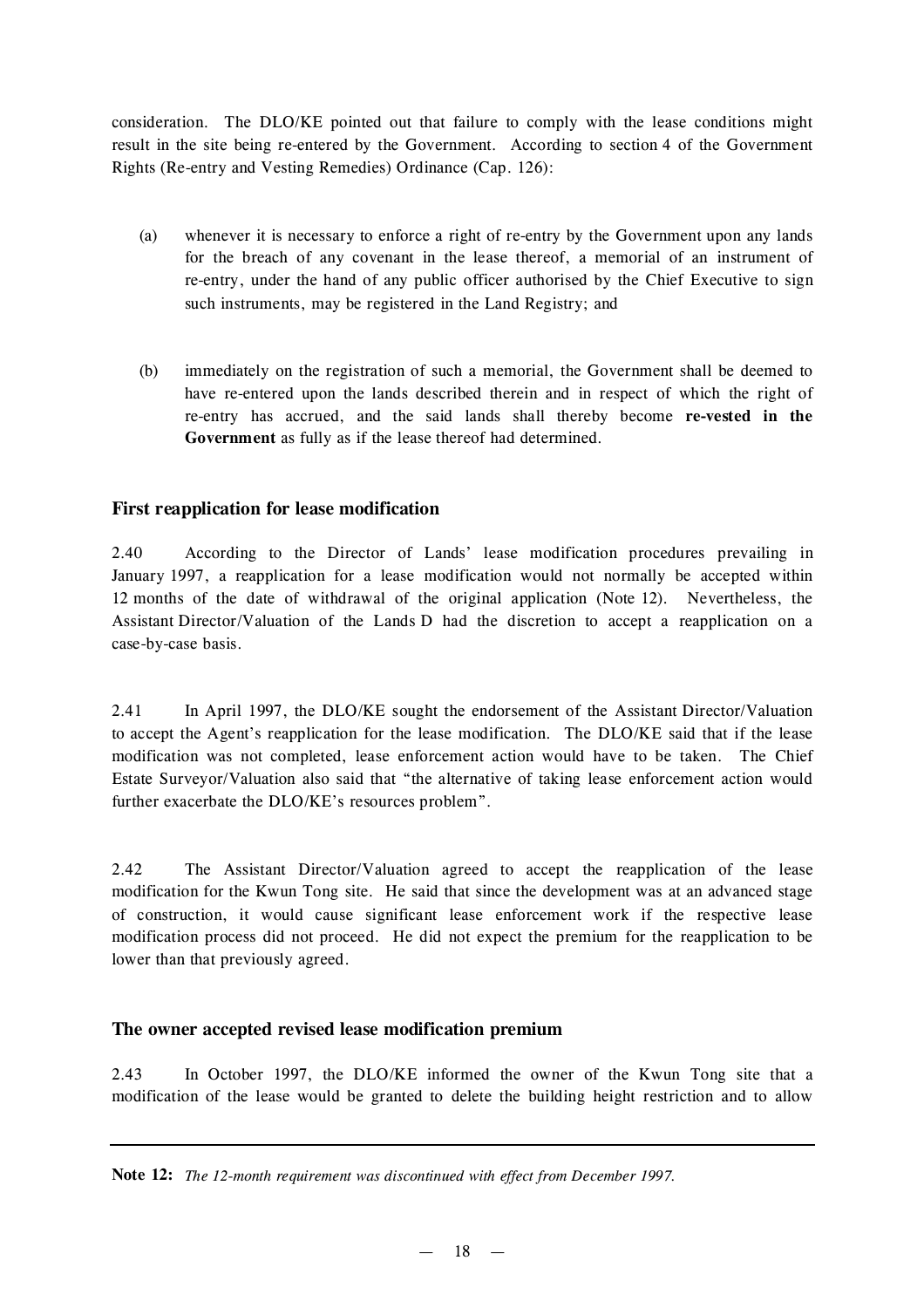industrial/office development at a premium of \$33 million. As mentioned in paragraph 2.10(e) above, the offer was not intended to create any legal obligations. **In November 1997, the owner accepted the basic terms of the Formal Offer at a modification premium of \$33 million.**

## **Building Authority issued Occupation Permit**

2.44 While the lease modification for the Kwun Tong site was being processed by the Director of Lands, in accordance with the provisions of the Buildings Ordinance, the Building Authority issued an Occupation Permit for the 23-storey new building on 24 December 1997. This is because the Building Authority could not refuse to issue an Occupation Permit on the grounds of the non-compliance with the lease conditions (see paragraph 2.45 below). In January 1998, the Building Authority sent a copy of the Occupation Permit for the new building to the DLO/KE for information.

2.45 Under section 21(6) of the Buildings Ordinance, the Building Authority may refuse to issue a Temporary Occupation Permit or an Occupation Permit where:

- (a) any part of the building works has been carried out in contravention of any of the provisions of the Buildings Ordinance;
- (b) any street works required under the Buildings Ordinance in connection with any new private street or any access road, on to which the building abuts or fronts or by which access is obtained, remain to be completed;
- (c) in the case of a building in which a liftway is provided, a lift has not yet been installed therein, unless the liftway has been protected to the satisfaction of the Building Authority;
- (d) the applicant for the permit fails to produce to the Building Authority a certificate from the Director of Fire Services certifying that he is satisfied that the fire service installations and equipment shown on the plans have been provided and are in efficient working order and satisfactory condition;
- (e) in the case of a building to which by regulations a supply of water is required to be connected for any purpose, the Building Authority is not satisfied that connection of a supply of water for every such purpose has been made to the building; and
- (f) any performance review in the opinion of the Building Authority fails to state or justify that the building works have been adequately inspected and monitored in the course of construction or that the geotechnical design assumptions upon which the building works have been based are valid.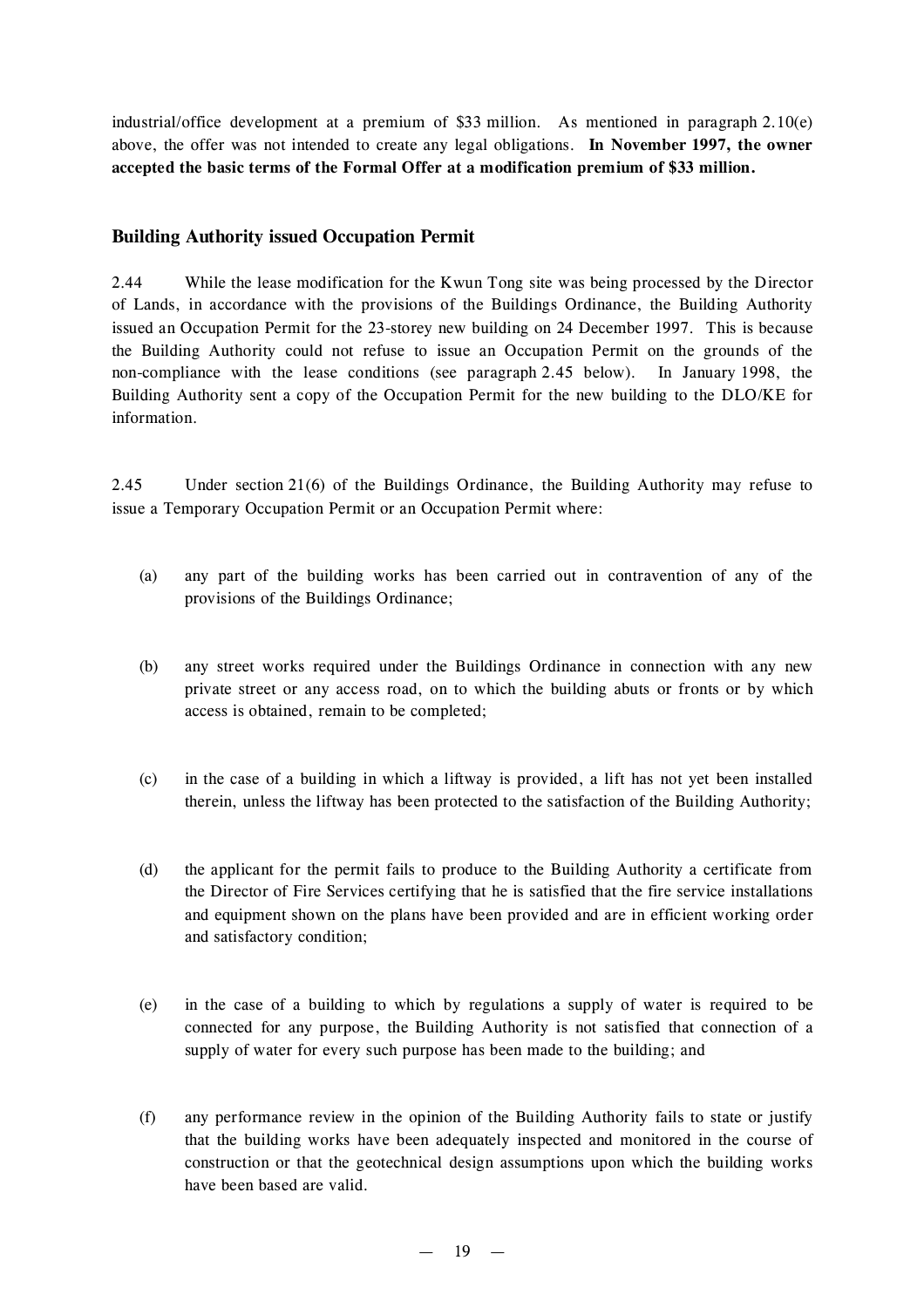However, non-compliance with lease conditions is not included in section 21(6) of the Buildings Ordinance.

## **The owner again did not proceed with the lease modification**

2.46 In February 1998, the Director of Lands sent the Agent a Modification Letter for execution by the owner of the Kwun Tong site. However, in March 1998, the Agent informed the DLO/KE that the owner could not execute the Modification Letter. The Agent requested the Government to reduce the premium because the owner had encountered difficulty in raising funds to pay the premium. **In reply, the DLO/KE informed the Agent that the proposed lease modification was deemed to have been withdrawn by the owner and that a reapplication would be necessary if the owner intended to proceed with the lease modification again.**

### **Second reapplication for lease modification**

2.47 In April 1998, the Agent requested the DLO/KE to re-offer the proposed lease modification on the same terms and conditions, except for the amount of the premium. In view of the then extremely unfavourable market conditions of industrial/office premises and the cautious attitude of banks in lending for a high premium, the owner also requested for a reduction in the premium.

2.48 *Reapplication promptly processed.* In May 1998, the DLO/KE informed the Agent that if there were no adverse comments from relevant government departments and subject to the Director of Lands' approval, the basic terms would be sent to the owner of the Kwun Tong site by October 1998. The DLO/KE also said that, while an Occupation Permit for an industrial/office building constructed had been issued by the Building Authority in December 1997, the building plan had not been accepted by him. He reserved the right to take appropriate lease enforcement action.

2.49 Since no objections were received from relevant government departments, in July 1998 the DLO/KE approved the reapplication for the lease modification of the Kwun Tong site. The reason for his approval was that the proposed lease modification was previously considered and approved by the DLC in June 1995 (see paragraph 2.31 above).

# **The owner executed the Modification Letter for the Kwun Tong site**

2.50 *Valuation Committee approved the premium assessment.* In November 1998, the Valuation Committee approved a revised premium of \$19 million for the lease modification for the Kwun Tong site. The Valuation Committee recommended that since building works on the Kwun Tong site had already been completed, the DLO/KE should take lease enforcement action if the premium for the lease modification was not accepted.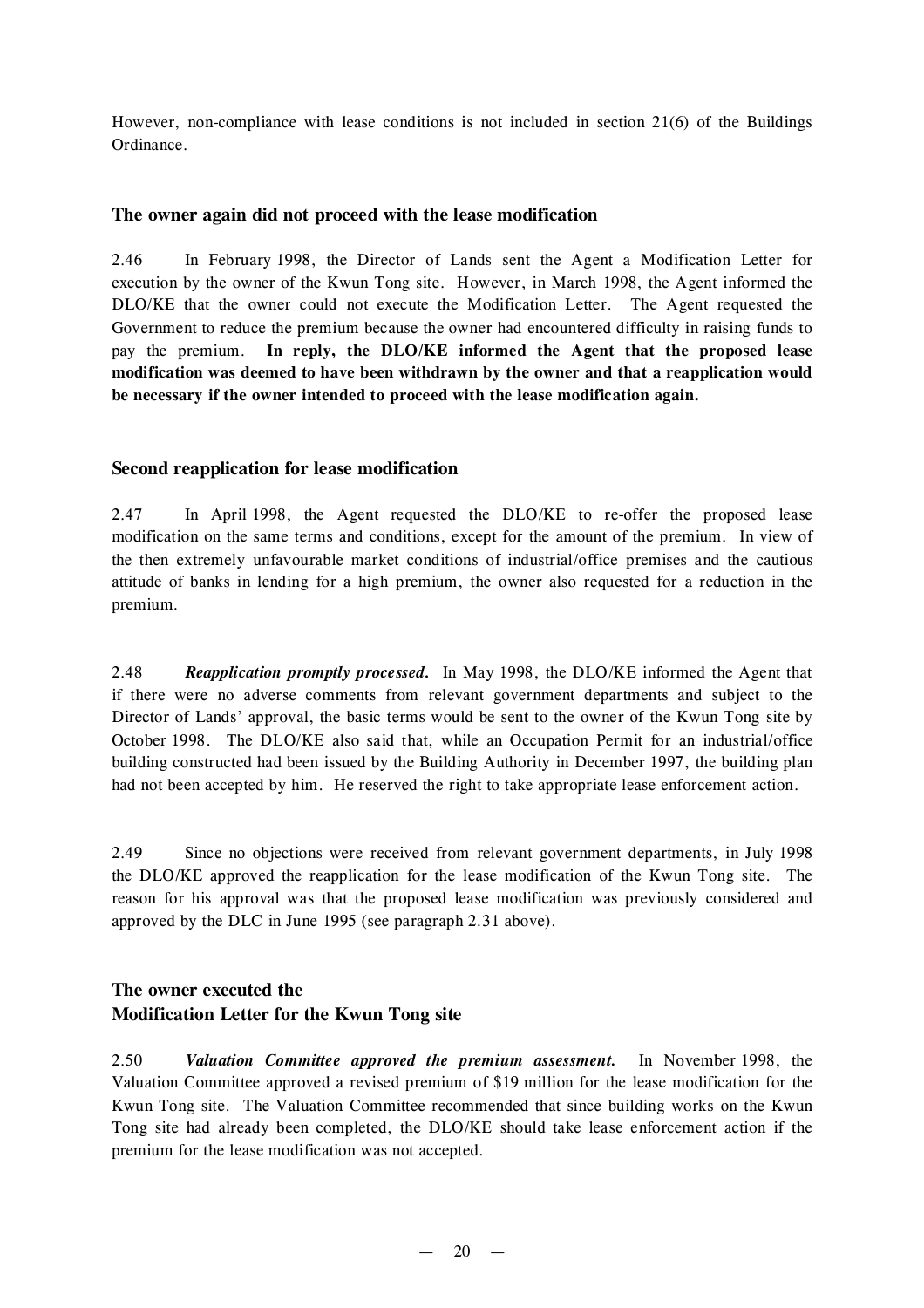2.51 In December 1998, the DLO/KE sent a Formal Offer to the owner saying that a modification of the lease to delete the building height restriction and to allow industrial/office development on the Kwun Tong site would be granted at a premium of \$19 million. **In January 1999, the owner accepted the Formal Offer. In April 1999, the owner paid the \$19 million premium and on 28 May 1999, he executed the Modification Letter.** In July 1999, the Director of Lands issued a Certificate of Compliance (Note 13) for the Kwun Tong site.

# **Audit observations and recommendations on lease modification of the site in Kwun Tong**

2.52 **In March 1997, prior to the payment of the modification premium and completion of the lease modification, the construction of the 23-storey industrial/office building on the Kwun Tong site had been substantially completed. This constituted a breach of the lease conditions of the site. In December 1997, i.e. about 16 months prior to the payment of the premium and the completion of the lease modification, the Building Authority issued an Occupation Permit for the new building on the Kwun Tong site. Audit considers that this is unsatisfactory.**

## **Issue of Occupation Permit and approval of building plans before completion of lease modification**

2.53 When the new building on the Kwun Tong site was completed, its owner clearly did not comply with the lease conditions (see paragraph 2.52 above). However, as non-compliance with lease conditions was not a valid reason for refusal to issue an Occupation Permit in the Buildings Ordinance (see paragraph 2.45 above), the Building Authority had to issue an Occupation Permit for the industrial/office development on the Kwun Tong site. The Building Authority had also approved the building plans of the Kwun Tong site based on provisions of the Buildings Ordinance (see paragraphs 2.28 and 2.33 above), even though the Lands D repeatedly refused to accept them (see paragraphs 2.28, 2.33 and 2.34 above). Audit considers that the situation is unsatisfactory. **The Secretary for Planning and Lands, the Director of Lands and the Director of Buildings should consider making changes to the legislation so as to empower the Building Authority to withhold the approval of building plans and to refuse the issue of Occupation Permit to buildings which are in breach of lease conditions.**

## **Lease enforcement action by the Director of Lands**

2.54 The lease of the Kwun Tong site stated that in case of the breach or non-performance of any of its covenants and conditions, it should be lawful for the Government to **re-enter** the site. In March 1998, the owner informed the DLO/KE that he could not execute the Modification Letter and pay the modification premium. **The DLO/KE accepted the owner's request and informed him that the proposed lease modification was deemed to have been withdrawn. As the**

**Note 13:** *The Certificate of Compliance is an administrative measure whereby the Director of Lands confirms to registered owners that all positive obligations imposed by the General and Special Conditions of a lease have been complied with.*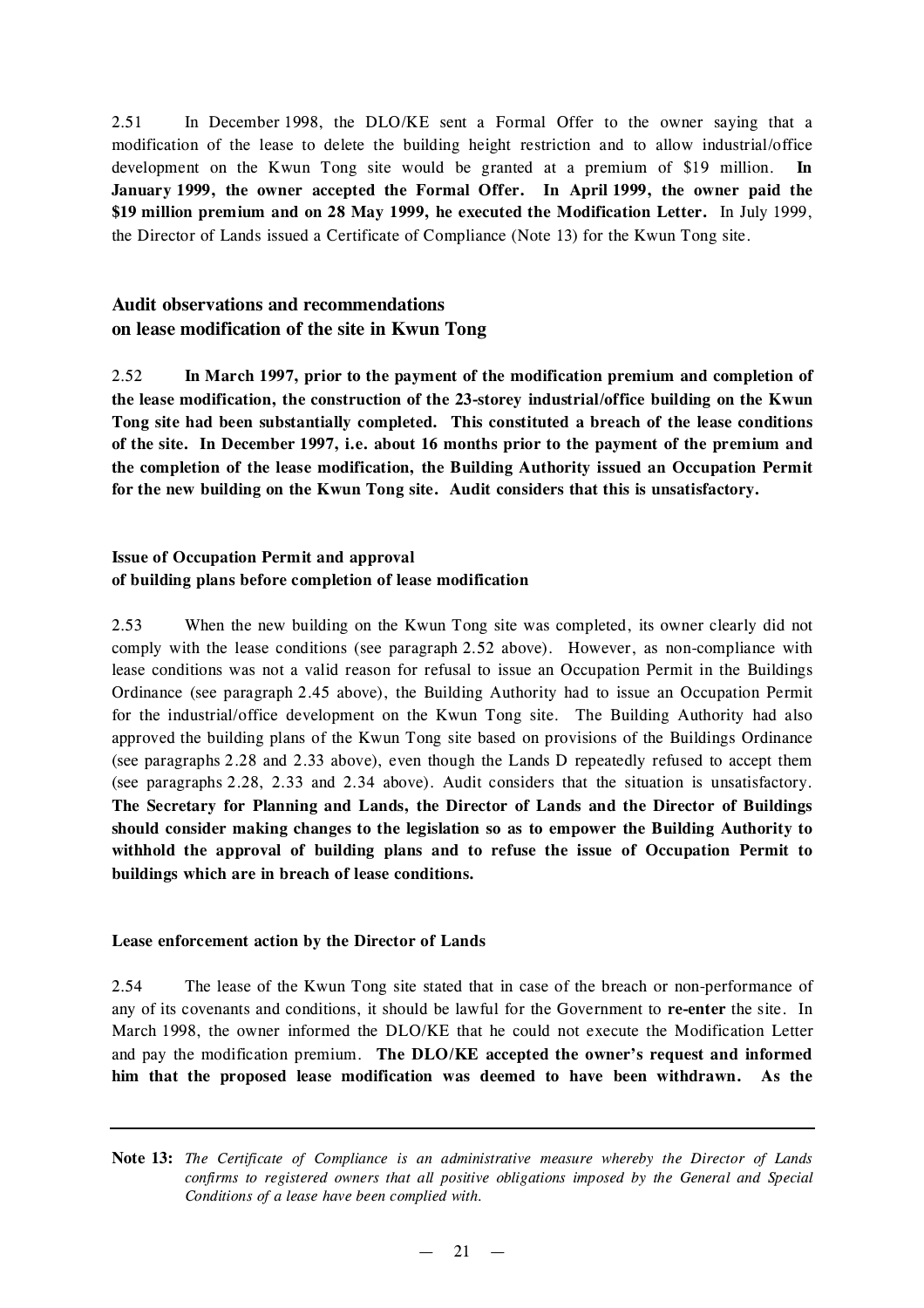**construction of the building had been substantially completed and this was clearly in breach of the lease conditions, the Director of Lands should have taken appropriate lease enforcement action, including re-entering the site, so as to protect the Government's interest.**

- 2.55 **Audit has** *recommended* **that the Director of Lands should:**
	- (a) **take prompt lease enforcement action when the development on a site is in breach of lease conditions; and**
	- (b) **as a long-term solution, in conjunction with the Secretary for Planning and Lands and the Director of Buildings, consider taking appropriate action, which may include making changes to the legislation, so as to empower the Building Authority to withhold the approval of building plans and to refuse the issue of Occupation Permit to buildings which are in breach of lease conditions.**

## **Response from the Administration**

- 2.56 The **Director of Lands** has said that:
	- (a) he accepts the audit recommendation that the owner should be required to pay the lease modification deposit immediately upon his acceptance of the Formal Offer. He will make an amendment to the Lands D's standard formal offer letter;
	- (b) he agrees with the audit recommendations that the Lands D's procedures should include a requirement that, for lease modification cases involving important points of principle or a significantly high amount of premium, the Chairman of the Valuation Conference should:
		- (i) inform the Director of Lands of the important points of principle involved, the premium assessed and the terms of the lease modification, before making a Formal Offer to the owner for acceptance. He has issued instructions that all Valuation Conference decisions be referred to him so that he can identify cases involving important points of principle or a significantly high amount of premium at an early stage; or
		- (ii) invite the Director of Lands to participate personally in the Valuation Conference for the approval of the modification premium. In cases with a relatively high premium, although he will stipulate that these will be referred to him for guidance, he would not want to chair these cases except on appeal because once he chairs the meeting, there is no one for the applicant to appeal to;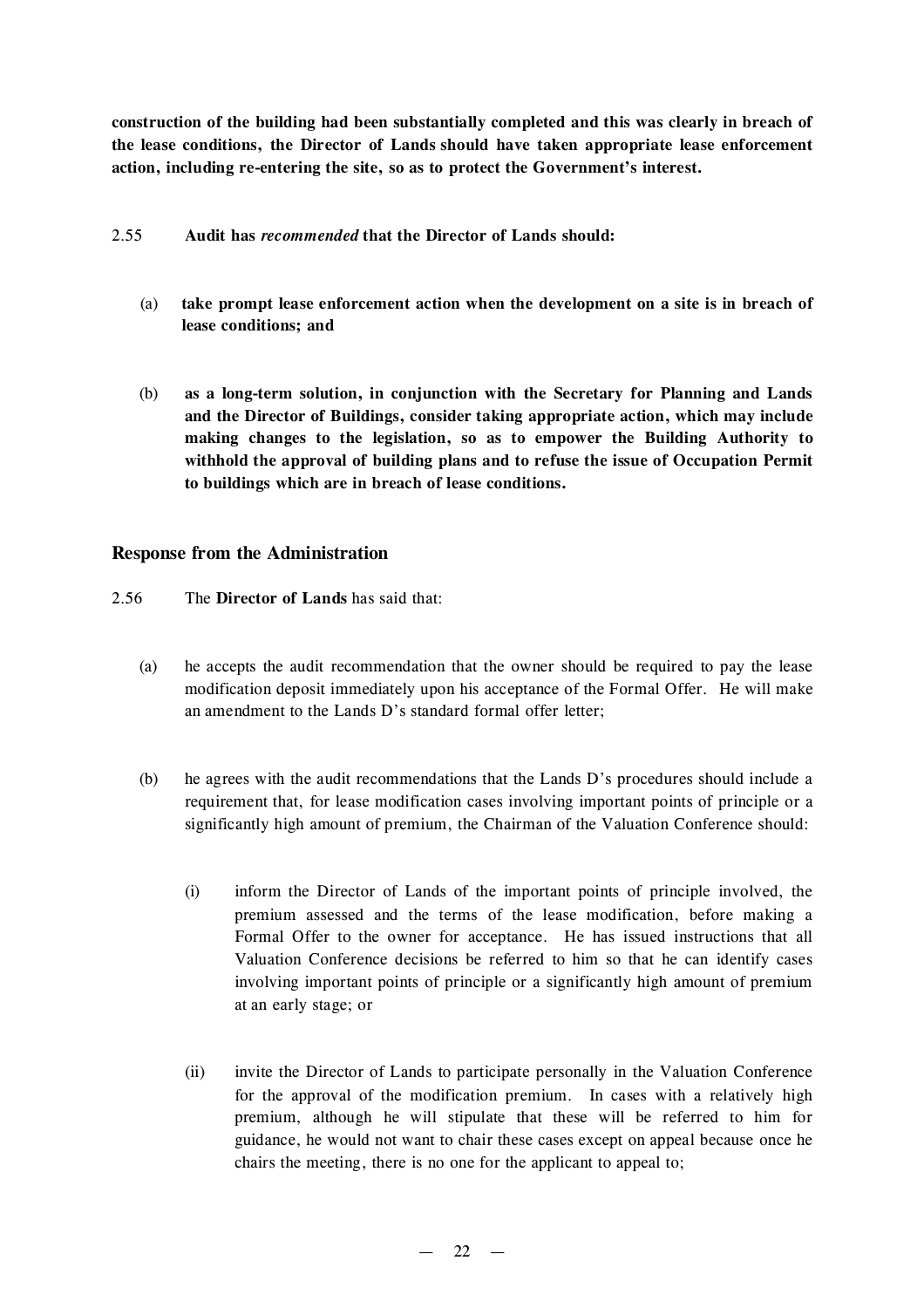- (c) he agrees with the audit recommendations that for lease modification cases involving important points of principle or a significantly high amount of premium, the Chairman of the Valuation Conference meeting should put on record:
	- (i) the reasons for not informing the Director of Lands of the premium assessed and the terms of the lease modification, before making a Formal Offer to the owner; and
	- (ii) the reasons for not inviting the Director of Lands to participate personally in the Valuation Conference for the approval of the modification premium;
- (d) he agrees with the audit recommendation that he should take prompt lease enforcement action when the development on a site is in breach of lease conditions. Each case must be considered on its merit, as re-entry is not an action that should be taken if other alternatives (e.g. lease modification) are available; and
- (e) he agrees with the audit recommendation that he should, in conjunction with the Secretary for Planning and Lands and the Director of Buildings, consider taking appropriate action so as to empower the Building Authority to withhold the approval of building plans and to refuse the issue of Occupation Permit to buildings which are in breach of lease conditions.

2.57 The **Secretary for Planning and Lands** and the **Director of Buildings** have said that they support the views put forward by the Director of Lands in paragraph 2.56 above. As regards the audit recommendation in paragraph 2.55(b) above, they are seeking legal advice. The audit recommendation can only be achieved through amendments to the Buildings Ordinance. They have to ensure that such amendments would be legally in order, for example, within the objects of the Buildings Ordinance.

2.58 The **Secretary for the Treasury** has said that she supports the audit recommendation that the owner should be required to pay the lease modification deposit immediately upon his acceptance of the Formal Offer (para. 2.19(a) above refers).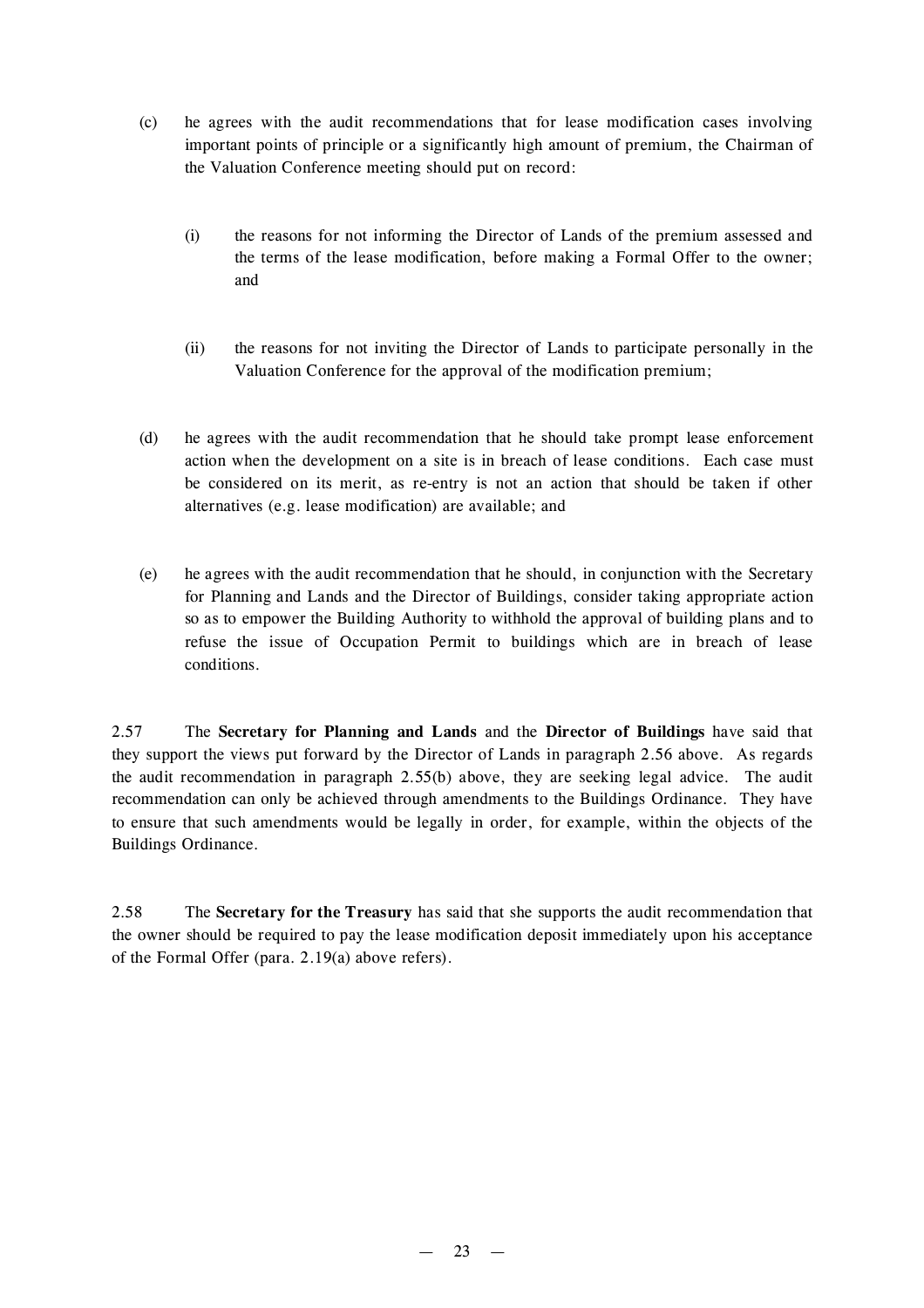#### **PART 3: PERFORMANCE PLEDGES**

3.1 This part examines performance pledges concerning lease modification cases. The audit revealed that there is room for improvement.

### **Classification of lease modification cases**

3.2 Lease modification cases are classified by the Lands D into straightforward and non-straightforward (i.e. complicated) cases. The Lands D has not published the bases of classification of straightforward and non-straightforward cases. In 1999, the Lands D completed about 190 lease modification cases, as shown in Table 3 below.

#### **Table 3**

#### **Lease modification cases completed by the Lands D in 1999**

|                                                       | Non-<br>straightforward<br>case | <b>Straightforward</b><br>case | <b>Total</b> |
|-------------------------------------------------------|---------------------------------|--------------------------------|--------------|
| No. of cases                                          | 132 (69%)                       | 58 (31%)                       | 190 (100%)   |
| Average time taken (from<br>application to execution) | 501 days                        | 250 days                       |              |

*Source: Lands D's records*

3.3 The Lands D sets time targets for each type of service provided to the public in a Performance Pledges pamphlet which is available in all DLOs. The performance targets for straightforward cases were published, as follows:

- (a) the Lands D would give a reply identifying the case officer within three weeks from receipt of the application;
- (b) the Lands D would issue a letter offering the basic terms or a letter rejecting the application within 24 weeks from receipt of the application; and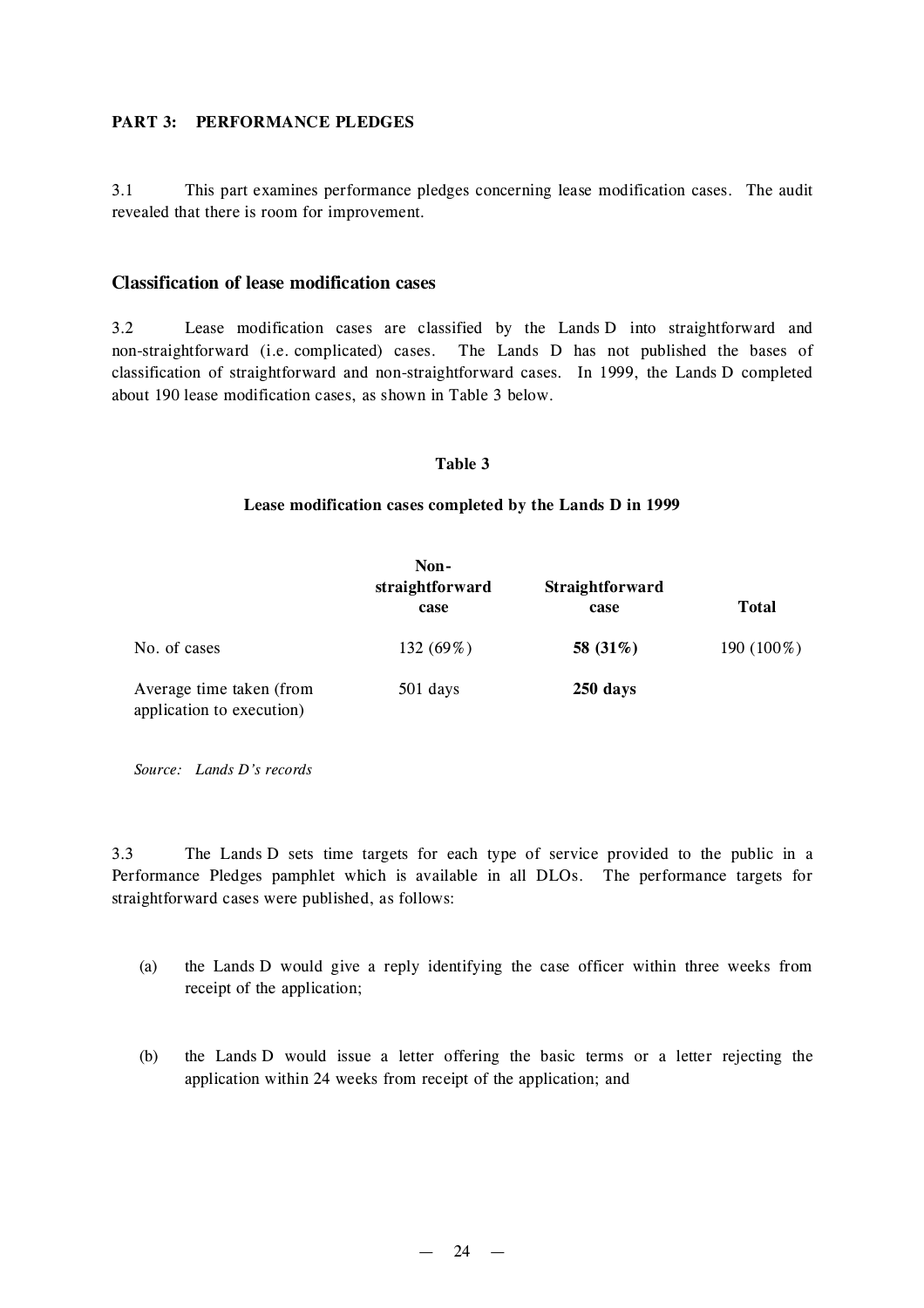(c) the Lands D would issue the legal document for execution by the owner within 12 weeks from receipt of the owner's acceptance (Note 14).

No performance targets for non-straightforward cases were published. In response to a recent audit enquiry, the Director of Lands has said that the Performance Pledges are under review. The Lands D's intention is that references to straightforward or non-straightforward cases will cease. Instead, one set of performance pledges similar to those for straightforward cases mentioned above will be announced.

## **Audit observations and recommendations on performance pledges**

#### **Issue of letter offering basic terms**

3.4 According to the procedures for lease modification, on approval of the lease modification by the DLC, the subject Estate Surveyor prepares a letter detailing the provisional basic terms and the draft revised lease conditions for acceptance by the owner (see paragraph 2.3 above). Later on, after approval of the modification premium by the Valuation Committee or the Valuation Conference, the assessed premium is included in the Formal Offer, which also contains the formal basic terms, for acceptance by the owner (see paragraph 2.8 above). However, regarding the Lands D's performance targets for the issue of the letter offering the basic terms, it is not clear whether the basic terms refer to the provisional basic terms or the formal basic terms. It would facilitate understanding of the performance targets if the meaning of the basic terms is clearly stated.

#### **Reporting system on performance achievement**

3.5 The Lands D currently compiles statistics on the achievement of performance pledges concerning lease modification cases by calling quarterly returns from the DLOs. The manual process of compilation of statistics is time consuming. The Lands D has a computerised management information system, known as the Case Monitoring System (CMS) for the preparation of regular and special statistical reports for the management. **The Lands D inputs information about the lease modification cases (both straightforward and non-straightforward ones) into the CMS. To improve the efficiency in the compilation of statistics on the Lands D's performance in processing lease modification cases, Audit considers that the Lands D should make full use of the CMS.**

Note 14: With the introduction of the revised procedures for lease modification with effect from 1 April 1999 *(see paragraph 2.14(d) above), the legal document for lease modification will be executed and the modification premium will be paid within three months from the date of receipt of the owner's acceptance of the Formal Offer.*

 $-25 -$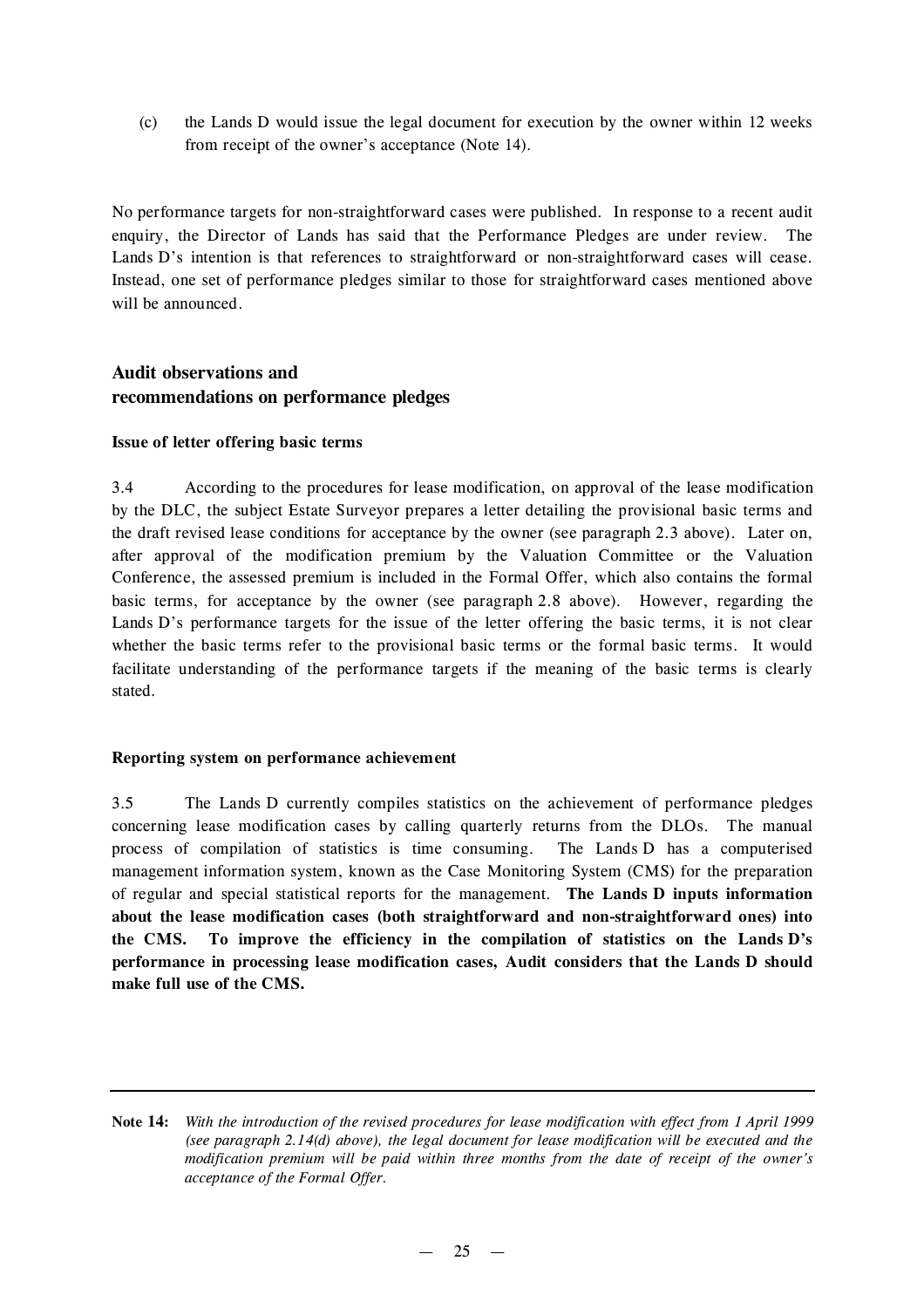3.6 **In response to a recent Audit enquiry on the above issues, the Director of Lands has** said that work on the design of a new CMS will start in late 2000 and Audit's suggestion will **form part of the features to be included in the new system. The new CMS will be operational in late 2001 and the new system will assist the Lands D in compiling statistics on the achievement of targets.**

### 3.7 **Audit has** *recommended* **that the Director of Lands should:**

- (a) **regarding the issue of letters offering basic terms, state clearly in the Lands D's performance targets whether the basic terms refer to the provisional basic terms or the formal basic terms; and**
- (b) **make full use of the CMS when it becomes operational in late 2001. In particular, he should monitor closely the enhancement of the CMS to ensure that the enhanced system can effectively assist the Lands D in compiling statistics on the achievement of performance pledges concerning lease modification cases.**

### **Response from the Administration**

- 3.8 The **Director of Lands** agrees with the audit recommendations. He has said that:
	- (a) he will issue a new set of the Lands D's performance targets effective from 1 October 2000 making it clear whether the targets relate to provisional basic terms or formal basic terms; and
	- (b) the enhanced CMS can assist the Lands D in compiling statistics on achievements of performance pledges concerning lease modification cases.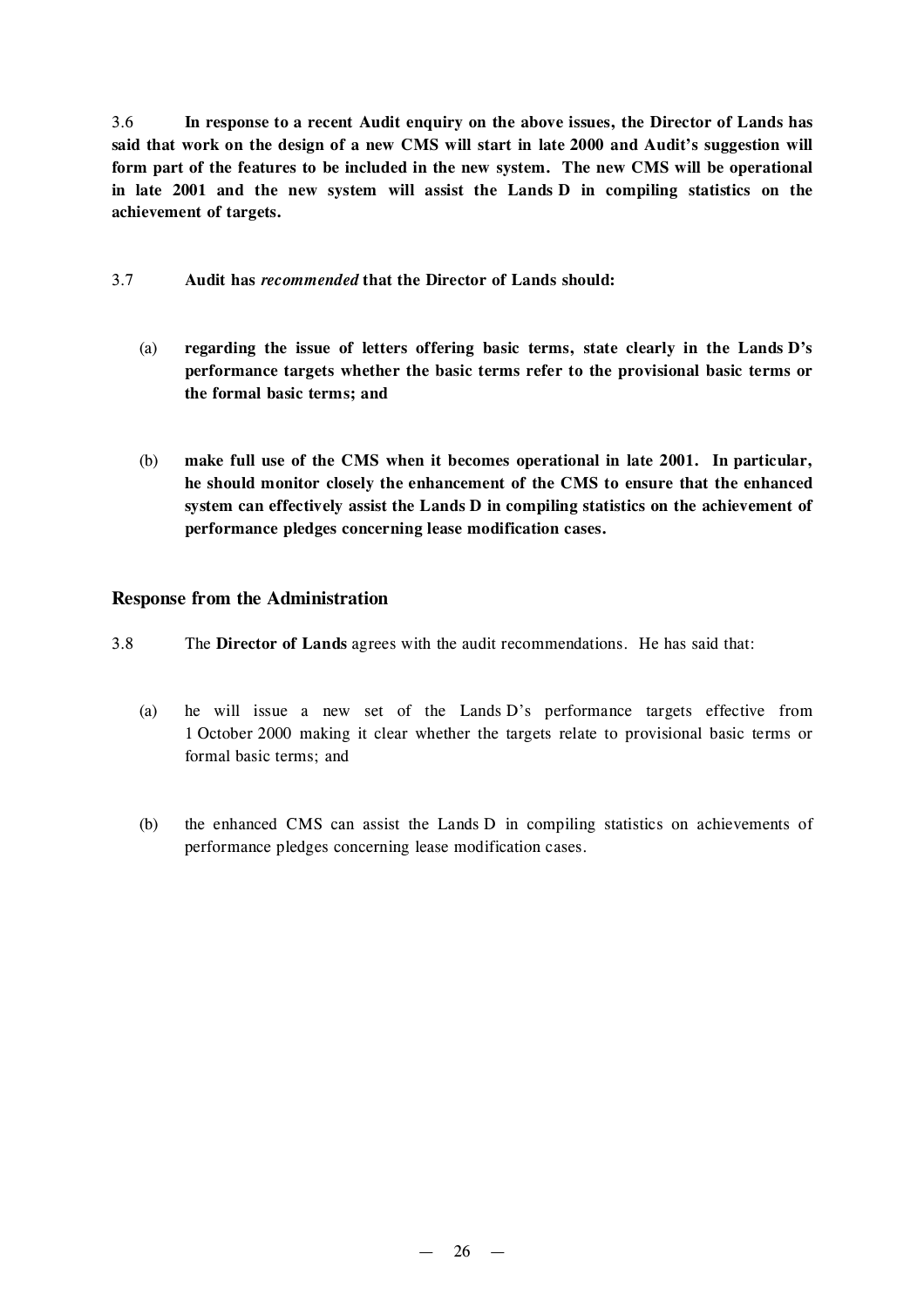**Appendix A** Page 1/3

# **Chronology of key events**

| October 1993  | The Agent for the owner of the Kwun Tong site applied to the DLO/KE<br>for a lease modification to relax the building height restriction of the site.                                                         |
|---------------|---------------------------------------------------------------------------------------------------------------------------------------------------------------------------------------------------------------|
| November 1994 | The owner accepted the DLO/KE's Formal Offer to delete the building<br>height restriction at a modification premium of \$15 million.                                                                          |
| March 1995    | The Agent informed the DLO/KE that the owner decided to proceed with<br>the lease modification of the site to allow for industrial/office<br>development.                                                     |
| June 1995     | The DLC approved a modification of the lease for the Kwun Tong site to<br>delete the building height restriction and to allow industrial/office<br>development.                                               |
| November 1995 | The DLO/KE sent a Formal Offer to the owner with a premium<br>assessment of \$37 million.                                                                                                                     |
| December 1995 | The Agent informed the DLO/KE that except for the premium<br>assessment, the basic terms of the lease modification were acceptable in<br>principle to the owner.                                              |
| February 1996 | The Building Authority issued to the owner a consent to commence<br>building works on the site.                                                                                                               |
| April 1996    | Upon appeal by the Agent, the Valuation Conference approved and the<br>Chief Estate Surveyor/Valuation of the Lands D sent to the owner a<br>revised premium of \$32 million. This was accepted by the owner. |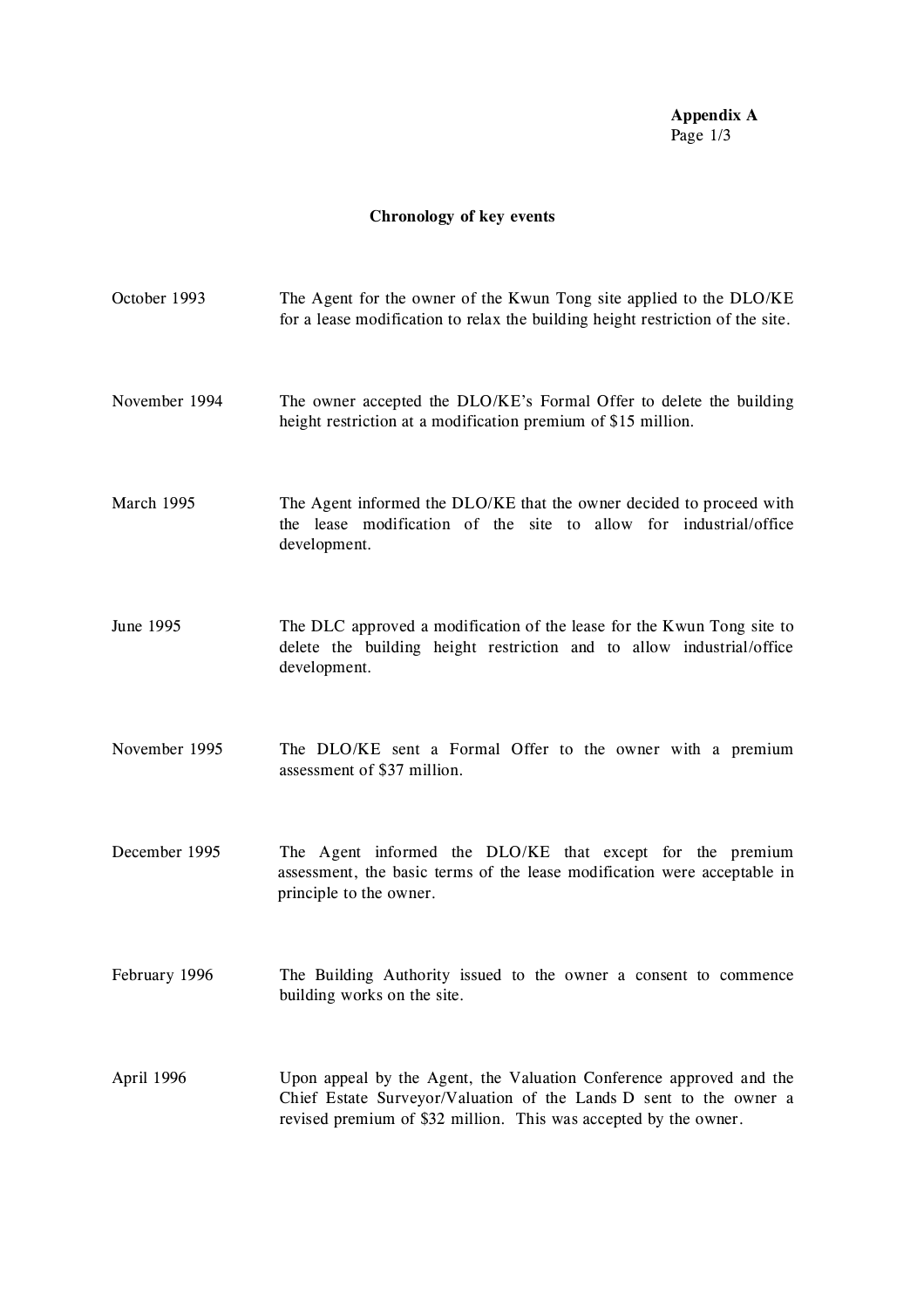#### **Appendix A** Page 2/3

- September 1996 The Agent informed the DLO/KE that because of financial reasons, the owner was not able to execute the Modification Letter before the premium validity date.
- October 1996 The DLO/KE informed the owner that the proposed lease modification was deemed to be withdrawn.
- January 1997 The Agent requested the DLO/KE to re-offer the proposed lease modification on the same terms and conditions as those previously sent to him in November 1995. The owner requested for a more favourable assessment of the modification premium.
- March 1997 The DLO/KE found in a site inspection that construction of the 23-storey industrial/office building had been substantially completed on the Kwun Tong site.
- April 1997 The DLO/KE informed the Agent that failure to comply with the lease conditions of the site might result in lease enforcement action being taken and the site re-entered by the Government.
- October 1997 The DLO/KE sent a Formal Offer to the owner with a premium assessment of \$33 million.
- November 1997 The owner accepted the Formal Offer at a premium of \$33 million.
- December 1997 The Building Authority issued to the owner an Occupation Permit for the industrial/office development on the Kwun Tong site.
- March 1998 The Agent asked the DLO/KE to revise the premium. The owner was unable to execute the modification letter as he encountered difficulty in raising funds after the property market crash. The DLO/KE said that the proposed lease modification was deemed to be withdrawn.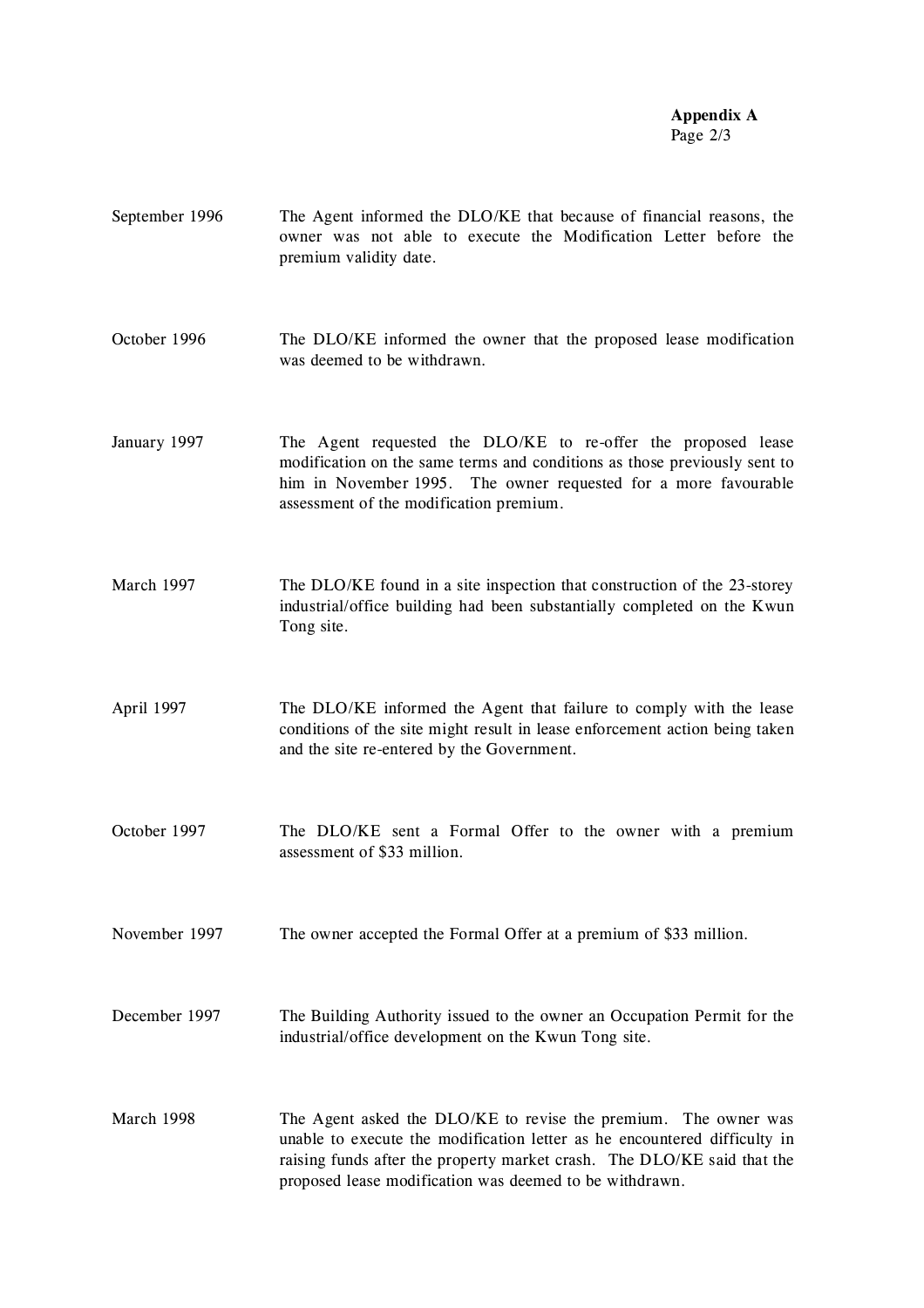#### **Appendix A** Page 3/3

| April 1998       | The Agent asked the DLO/KE to re-offer the proposed lease modification<br>on the same terms and conditions as those contained in the previous offer<br>in October 1997 except for the amount of premium.                                                          |
|------------------|-------------------------------------------------------------------------------------------------------------------------------------------------------------------------------------------------------------------------------------------------------------------|
| December 1998    | The DLO/KE sent a Formal Offer to the owner with a premium<br>assessment of \$19 million.                                                                                                                                                                         |
| January 1999     | The Agent informed the DLO/KE that the owner accepted the Formal<br>Offer at a premium of \$19 million.                                                                                                                                                           |
| April 1999       | The owner paid the \$19 million modification premium.                                                                                                                                                                                                             |
| May 1999         | The owner executed the Modification Letter.                                                                                                                                                                                                                       |
| <b>July 1999</b> | The Director of Lands issued a Certificate of Compliance to the owner.<br>He certified that the obligations imposed on the owner of the Kwun Tong<br>site under the lease conditions as varied and modified by the Modification<br>Letter had been complied with. |